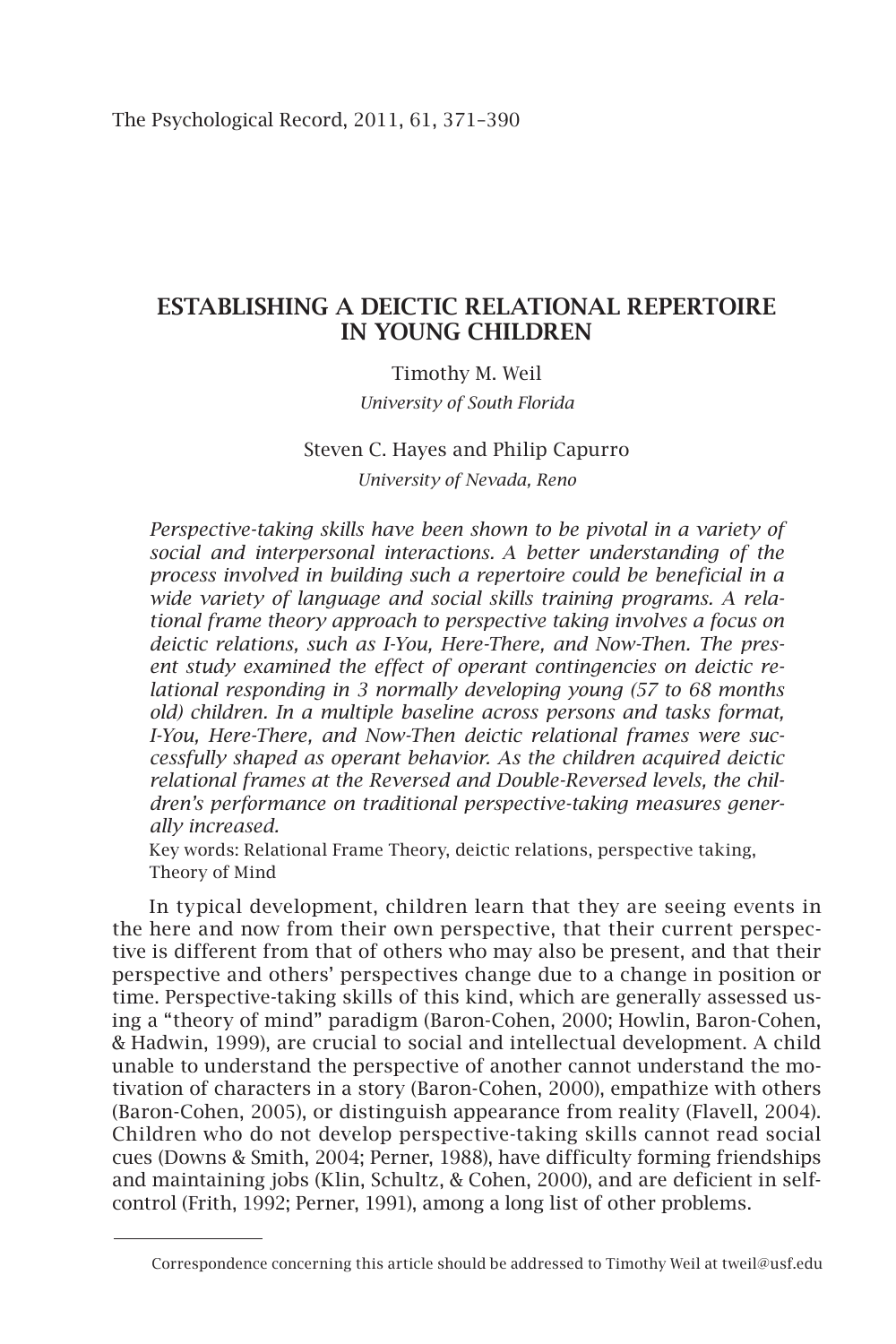Cognitively oriented developmental researchers generally assume that perspective-taking skills emerge around 5 years of age (true and false belief) due to biological maturation (Baron-Cohen, 2005) and perhaps for that reason have developed few empirically validated technologies for training these skills. Behavior analysts generally view perspective taking as a learned repertoire (Barnes-Holmes, McHugh, & Barnes-Holmes, 2004; McHugh, Barnes-Holmes, & Barnes-Holmes, 2004). In a global sense, this idea is supported by the growing body of research showing that perspective-taking skills are influenced by environmental factors, such as the presence of siblings (e.g., Cassidy, Fineberg, Brown, & Perkins, 2005), family size (e.g., Jenkins & Astington, 1996), the relative age and gender of siblings (e.g., Ruffman, Perner, Naito, Parkin, & Clements, 1998), and the quality of sibling and maternal conversations about perspective taking (e.g., Foote & Homes-Lonergan, 2003; Peterson & Slaughter, 2003; Ruffman, Slade, & Crowe, 2002).

The experimental analysis of perspective-taking skills in behavior analysis has focused particularly on verbal relations that must be seen from a specific point of view in order to be used coherently, such as *left-right, up-down, I-you, here-there*, or *now-then*. These relations are "deictic" in the sense that they can be modeled/demonstrated but are not defined by formal properties of the related events per se; rather, they are relative to the point of view of an individual, often the speaker. For example the statement "John is to the left of the barn behind the tractor" requires that the listener assume the speaker's reference point to make meaning of "left" and "behind."

Relational frame theorists have long claimed that deictic relations are central to perspective taking and an important aspect of sense of self (Barnes-Holmes, Hayes, & Dymond, 2001). In empirical work, research has largely focused in particular on the interpersonal, spatial, and temporal relations of I-You, Here-There, and Now-Then (Barnes-Holmes, Barnes-Holmes, & Cullinan, 2001; McHugh et al., 2004). Skills with these relations are commonly assessed by their speed and accuracy under contextual conditions of increasing complexity in which relations are tested in Simple form, or are Reversed and Double-Reversed (e.g., McHugh et al., 2004). An example of a Simple I-You deictic relation is "I have a cup and you have a pencil. What do I have? What do you have?" An example of a Reversed relation is "I have a cup and you have a pencil. If I were you and you were me, what would I have? What would you have?" Double-Reversed relations combine Reversals of two deictic relations (Triple Reversals, which are rarely tested, do so with three, and even more Reversals are theoretically possible, for example, "Now I have a cup and you have a pencil. Yesterday I had a box and you had a glass. If I were you and you were me, and yesterday were today and today were yesterday, what would I have now? What would you have now?")

Research has shown that deictic relations assessed across the developmental period in this way become more accurate in middle childhood (McHugh et al., 2004), particularly in Reversed and Double-Reversed trials, and that these skills are key to understanding (a) deception (McHugh, Barnes-Holmes, Barnes-Holmes, Stewart, & Dymond, 2007) and (b) that others can have false beliefs (McHugh, Barnes-Holmes, Barnes-Holmes, & Stewart, 2006; McHugh, Barnes-Holmes, Barnes-Holmes, Whelan, & Stewart, 2007). Furthermore, as expected theoretically, deictic relations have been shown to be weak in certain clinical populations, including children diagnosed with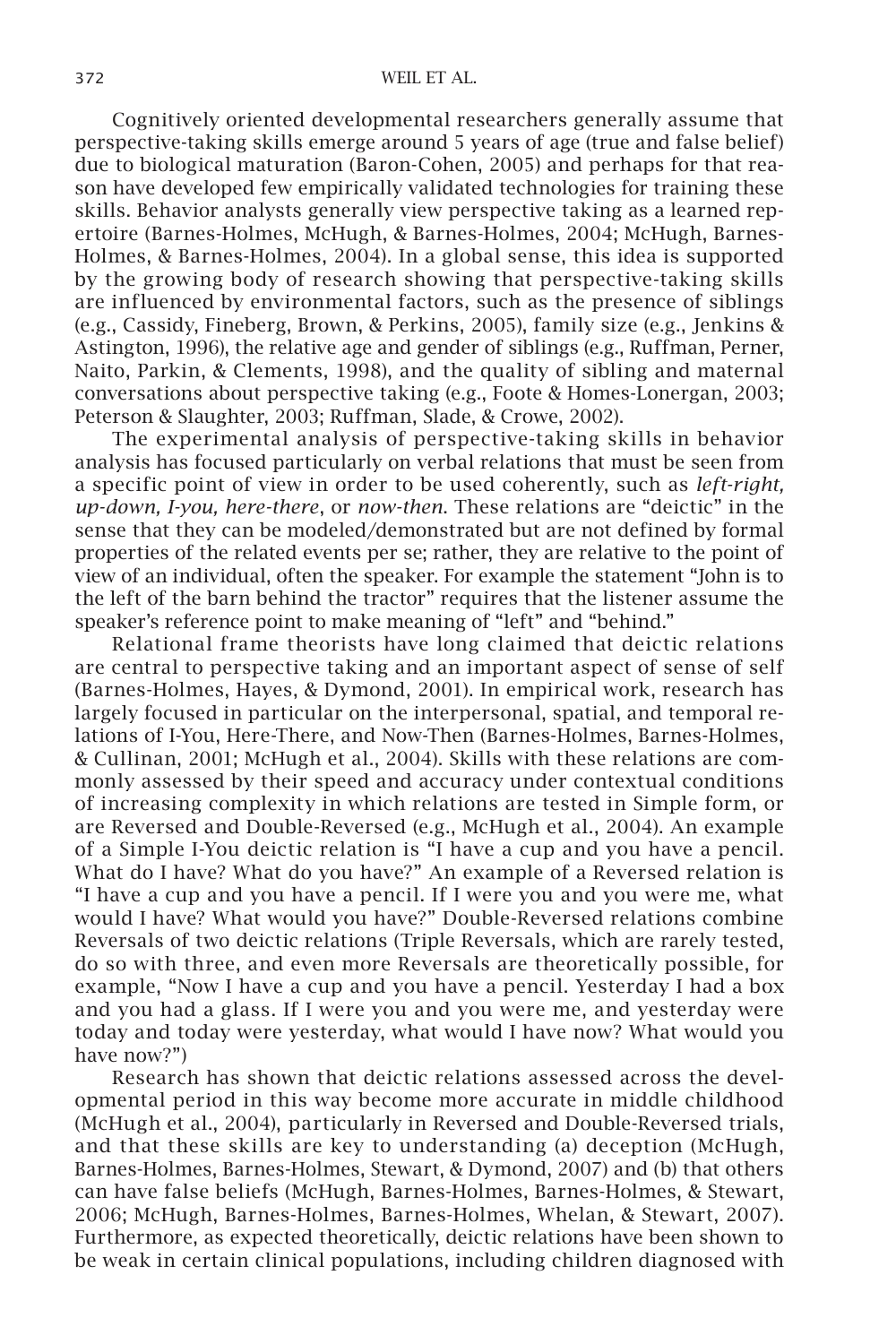Asperger's syndrome (Rehfeldt, Dillen, Ziomek, & Kowalchuk, 2007) and adults with an inability to experience pleasure from social interactions, or "social anhedonia" (Villatte, Monestès, McHugh, Freixa i Baqué, & Loas, 2008, 2010a, 2010b).

The data showing that deictic relations can be trained are more limited. Rehfeldt et al. (2007) found increases across interpersonal, spatial, and temporal deictic relations after presenting two typically developing children already in middle childhood (male 9 yrs 2 mo; female 10 yrs 4 mo) with multiple exemplar training focused on the three complexity levels. This study used children well above the age at which perspective-taking ability is said to appear, however, and it is important to assess whether this approach is viable with younger children. Finally, given the applied importance of perspective-taking skills and the correlational evidence relating deictic responding to theory-of-mind tasks (e.g., McHugh et al., 2004; McHugh, Barnes-Holmes, Barnes-Holmes, & Stewart, 2006), assessing the relation of training in deictic frames in younger children to performances on perspective-taking tasks is worthwhile.

#### Method

#### Participants and Settings

Abu. Abu was a typically developing male (5 yrs 2 mo), attending morning kindergarten at a charter school with grades preschool through 9th grade. An only child, he lived with both parents, who worked full-time. Abu was receiving individualized speech services approximately 2 h per week during the course of the study. His academic performance was reported by his teachers to be within the appropriate range (kindergarten).

Sessions were conducted four to five times per week in a room at the school. The room measured 3 m  $\times$  3 m and was equipped with a desk, table, and two chairs. A one-way window was used for observation. A video camera was placed on the desk approximately 3 m from the child during all sessions.

Ariel. Ariel was a typically developing female (4 yrs 9 mo) living at home with her mother and older brother (6 yrs). She attended a public elementary school in a general education classroom.

Sessions were conducted in a program room  $(4 \text{ m} \times 5 \text{ m})$  in a university setting. The room was equipped with a computer desk with a computer and printer and a long table (3 m) with six chairs. Sessions were conducted in the morning each day of the week. A video camera was approximately 3 m away from the child on the computer desk.

Aladdin. Aladdin was a typically developing male (5 yrs 8 mo). Aladdin lived at home with both parents and a younger brother (4 yrs 3 mo) diagnosed with PDD-NOS. Aladdin attended elementary school in a general education classroom. Parents reported academic performance at grade level with no special services or academic difficulties.

Sessions were conducted at his home in a room measuring  $4 \text{ m} \times 4 \text{ m}$ containing a bed, dresser, and bookcase. A video camera was placed on a bookshelf approximately 3 m away from the child and angled to capture both the trainer and the child from the child's right side.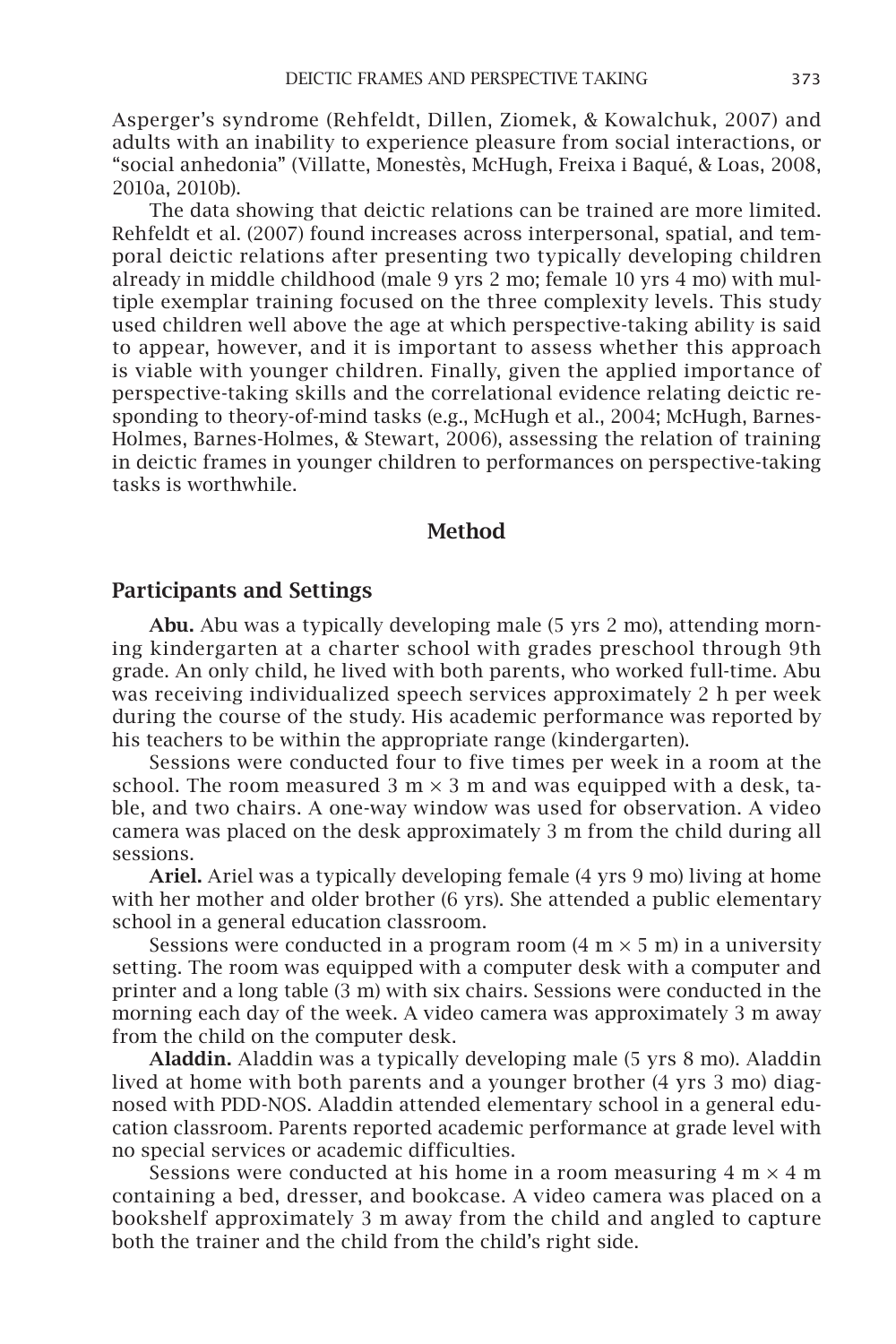#### Interobserver Reliability and Treatment Integrity

All sessions were videotaped and scored by a trained observer. A random sample of sessions across all phases for each child was selected to compute interobserver agreement (IOA) and treatment integrity. IOA was evaluated on 33% of sessions across all phases for each child. Interobserver agreement was calculated by dividing the total agreements by the total agreements + disagreements. The percentage agreement was 90% across all children and across all phases in this study.

Treatment integrity was evaluated on 33% of all sessions across all phases for each child. The observer would score a + on each trial that the trainer was observed to (a) gain attention prior to the trial, (b) accurately read the scenario, and (c) consequate appropriately. The percentage agreement for treatment integrity in this study was 93%. The most prominent error by trainers was failure to gain attention prior to starting the trial.

# Design

The design of the study was a within-participant multiple-probe design across levels of relational complexity that evaluated correct responding to questions of various scenarios. There were three levels of relational complexity involved in this study: Simple relations, Reversed relations, and Double-Reversed relations. Participants would advance to more complex scenarios as their performance permitted (mastery was met). In addition, a between-participants multiple-probe design (concurrent) was implemented across two of the three children involved in the study.

# Procedure

Preference assessment. Preference assessment interviews were conducted to identify highly preferred stimuli for use as reinforcers. A multiple stimulus without replacement (MSWO) preference assessment (DeLeon & Iwata, 1996) was conducted during the initial session with each child. Items in the preference assessments included a variety of edible and tangible items identified by the parent and the child through interview. The top five items chosen by the child were utilized during the training.

To ensure that the items used contingently during training were, in fact, the most preferred (and thus potentially most reinforcing), similar MSWO assessments were conducted at the beginning of each session and upon observation of any item that was not consumed/interacted with following delivery of the item. These brief assessments included two differences from the DeLeon and Iwata (1996) method: First, the number of stimuli included was decreased to three to four items, and, second, only a single array was presented during these brief assessments. These brief assessments were conducted throughout the study to ensure that preferred stimuli were utilized in the training procedure.

Relational protocol. *Deictic relations.* The protocol used in the current study consisted of the shortened perspective-taking protocol employed in the developmental profile of perspective taking reported in McHugh et al. (2004) using the three deictic relations of I-You, Here-There, and Now-Then. The protocol consisted of 62 relational scenarios that targeted responding in accordance with these three perspective-taking frames across three levels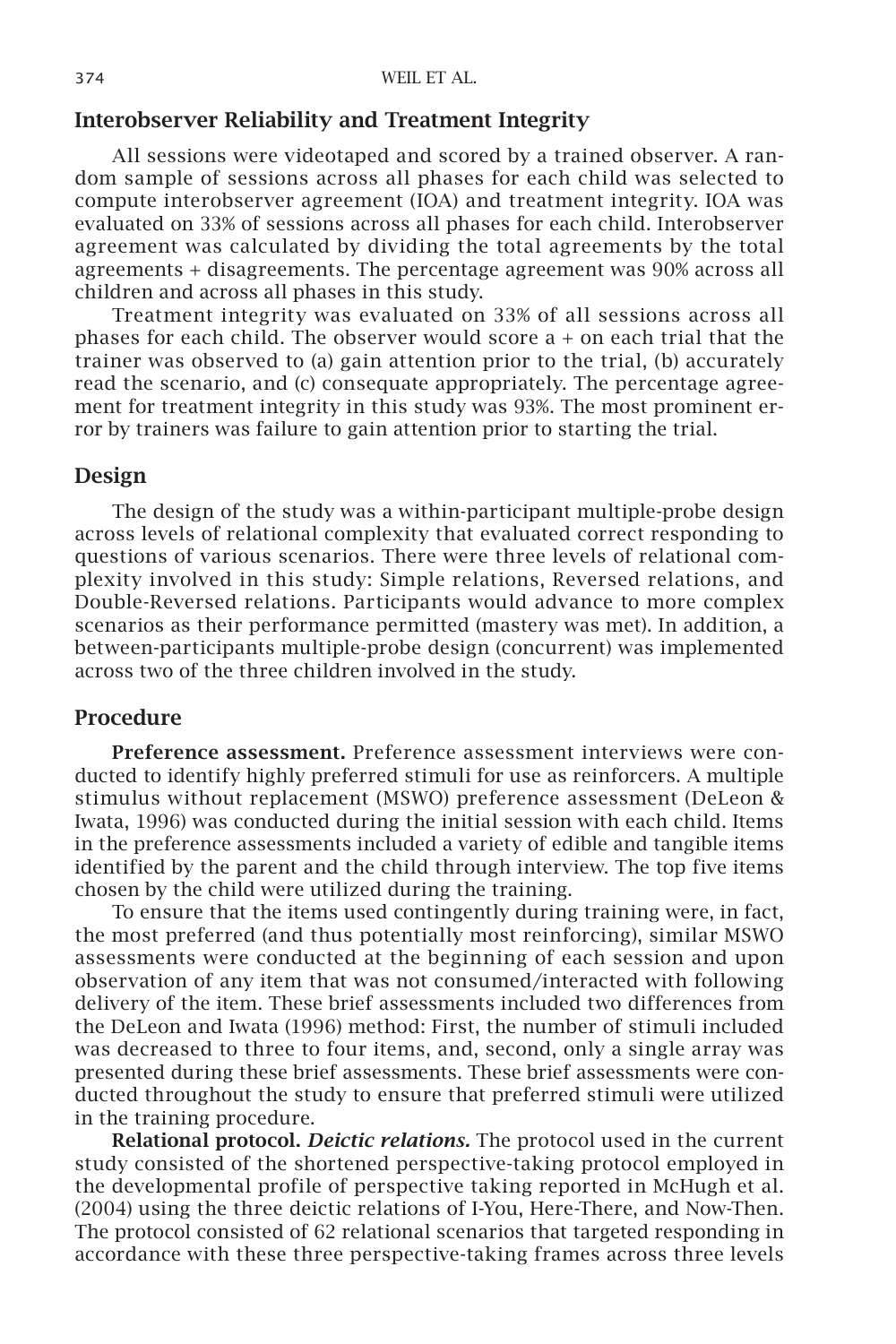of complexity (Simple, Reversed, and Double-Reversed). Each of the specific statements was presented by the researcher and was read from an indexsized card. The correct answer was in parentheses and was printed at 20% grayscale to minimize the chances that the participant was able to see it. Several examples of the scenarios follow, to provide an understanding of what was presented to the participants. A listing of all items included in this study can be found in McHugh et al. (2004, pp. 121–126).

Each of the three relations (I-You, Here-There, Now-Then) was included in the scenarios variously at each different level of complexity (see below for a description of the complexity levels). For instance, the simplest presentation would include one relation: "I have a red ball and you have a blue ball." Making this more complex, it is possible to add in an additional relation, such as time: "Yesterday I had a red ball; today you have a blue ball." Questions based on these two examples would include, for the former, "What ball do you have? What ball do I have?" and, for the latter, "What ball did I have yesterday? What ball do you have today?" Additionally, a contextual cue could be added that affects one or both of the relations. For instance, "If yesterday was today and today was yesterday, and if I were you and you were me, what ball would I have today? What ball did I have yesterday?" The general structure of interactions in this protocol centers on the delivery of scenarios as above but with variations in which relations are involved, which stimuli/events are referenced, and, finally, which contextual cues are utilized. The inclusion of contextual cues provides the various levels of complexity that are required to build out flexibility in relational responding.

*Complexity levels.* The inclusion of complexity levels is meant to build flexibility in relational responding and perspective taking by requiring the child to respond in an "as if" manner. *Flexibility* in this context is defined as responding to stimulus relations coherently given varying contextual cues. The three levels of complexity correspond to whether the answers provided in the scenario involve responding to the scenario as presented or, given a contextual cue, require a Reversal or Double Reversal of the relations. For instance, if the scenario is "Today I play soccer, and tomorrow you will play Frisbee," a Simple trial would provide questions asking "What did I play today?" and "What will you play tomorrow?" A Reversed trial would include a contextual cue that indicates that one of the two relations involved is reversed. For instance, the statement "If I were you and you were me" would be provided following the scenario but prior to the questions being presented. This contextual cue would subsequently require the child to respond "as if I am you." The cue "If today were tomorrow and tomorrow were today" requires responding "as if time has been changed." Reversal of both cues (in a Double-Reversed trial) requires the child to respond "as if I am you" and "as if today is tomorrow and tomorrow is today."

#### Relational Testing and Training

The scenarios utilized in this study were incorporated from McHugh et al. (2004) and were used in all phases of this study (preinstructional, instructional, and postinstructional). While the relations involved in the items remained constant throughout phases, the stimuli/events employed in the scenarios in the instructional phase were changed when presenting the scenario in the postinstructional probes. This was an attempt to assess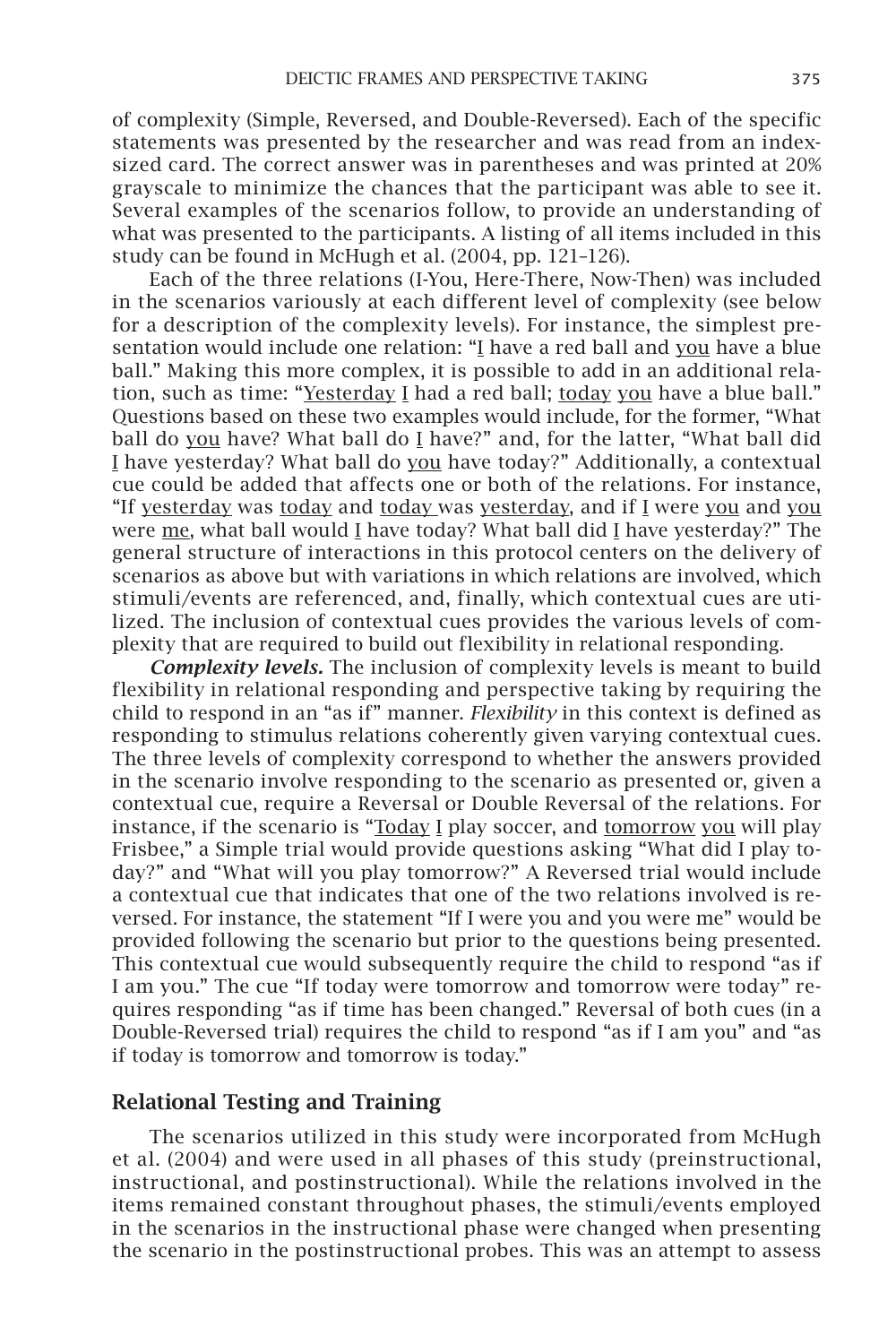generalization to other stimuli/events, and to reduce the probability that the participants would simply respond as they did on the same trials in the instructional phase.

Preinstructional probes. All preinstructional probes (baseline) involved a random presentation of the three deictic relational frames across all three complexity levels. A total of 18 trials (6 per complexity level) were included. The testing procedure was conducted without feedback and in the absence of reinforcement. Because the design employed in this study was a multipleprobe baseline design across levels of complexity, baseline testing sessions were conducted throughout on complexity levels that were not yet involved in training.

Postinstructional probes. Probes were conducted following acquisition of all relations at each level of complexity. These procedures mirrored the preinstructional testing procedures, with the single difference that only relational skills that were acquired up to the point when the postinstructional probe was conducted were included in that probe. For example, after responding at 80% or better on deictic relations at the Simple level, a postinstructional probe was conducted involving only those relations at the Simple level. Next, upon responding at 80% or better during training on deictic relations at the Reversed level, a postinstructional probe was conducted that involved only those relations at the Simple and Reversed levels. Mastery criterion was set at 80% or better across all relations and complexity levels (that were acquired to that point).

Relational training. All training sessions included 12 trials of the deictic frames at the respective complexity level randomly presented to the child. Exceptions to this occurred with Abu and Ariel, for whom it was necessary to work on one specific deictic frame, or to alternate (by session) between training on two deictic relations (e.g., Here-There and Now-Then), due to poor performance on the specific relations. A trial consisted of the presentation of a scenario followed by a contextual cue (except at the Simple level). This was followed by posing two questions to the child as described above. Reinforcement or corrective feedback was delivered following the second response only, regardless of whether the first response was correct or incorrect.

Responses to these 12 trials produced either reinforcement (social, edible, tangible) as identified in the MSWO procedure or corrective feedback ("No, I'm sorry, I would be in the blue chair"). On some occasions, two trial blocks would be conducted each day with a break in between. Mastery criterion during the training phase for all relational frames was 80%.

During training, the protocol included mixed trials involving the three deictic relations at a particular complexity level. Specifically, the training protocol was divided into the three levels of relational complexity (Simple, Reversed, and Double-Reversed relations), within which trials took two forms: First, each session would involve 12 trials inclusive of the three relations (4 I-You, 4 Here-There, 4 Now-Then). Second, at any point that it became clear the child was struggling with one of the deictic relational frames (performing at chance levels or worse), massed trials would be presented of this frame (e.g., 12 trials of only Now-Then) and recombined with the other deictic relational frames as the child acquired the appropriate relational response. One exception included Ariel, whose performance did not improve prior to mixing all deictic relations at the Reversed level (see Figure 2).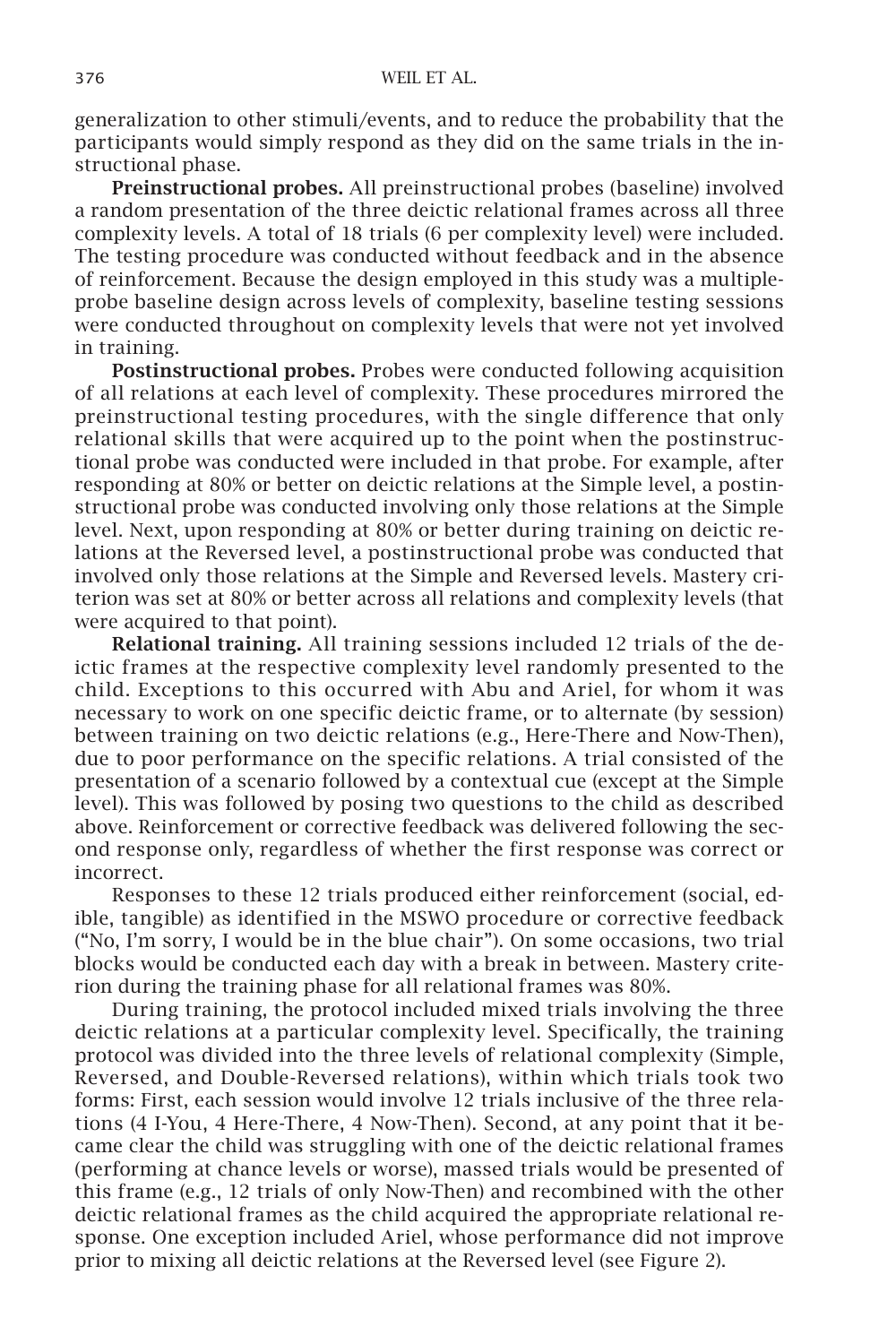Programmed consequences. Each trial in the relational testing and training protocol included two questions (e.g., "Where am I sitting? Where are you sitting?"). A correct response required that the child answer *both* questions correctly. If the child indicated a choice by means of an alternative response (e.g., by pointing), the experimenter immediately prompted the child with a statement such as, "Please tell me what your answer is." After answering the first question, participants were not given feedback; the next question was asked immediately. Feedback only followed the child's answer to the second question in a given trial. A correct response to the trial (i.e., answering both questions correctly) resulted in the delivery of social praise and access to an identified reinforcer.

It should be noted that Ariel and Aladdin were placed on a token system following several initial sessions, in an attempt to make the procedure more efficient and to reduce the intertrial interval. Both children were familiar with the process involved in a token system, and the earn rate remained on an FR1 schedule while the exchange rate was equated to FR1 access to the backups. For example, if the reinforcement schedule provided an edible for every correct response, the tokens earned during the session would be exchanged following the session for the same amount of edibles.

#### Perspective-Taking Tests

To evaluate the potential emergence of perspective taking due to acquisition of the deictic relations, traditional theory of mind tasks were conducted during the first session, and following mastery probes of all deictic frames at the Reversed and Double-Reversed levels for each participant. The perspective-taking tasks employed in the current study were adapted from Howlin et al. (1999) and are summarized below.

Level 3: Seeing leads to knowing. Tests for the third level of perspective taking are based on the principle that only through experiencing something (in this case, seeing) does one gain knowledge of the event. Performance on this test is evaluated by utilizing a doll as the target "person," and includes placing items in known containers and asking the child what both she/he and the doll will think is in the container. The correct response to each trial required that the child state that neither she or he nor the doll knew what was inside the box when they did not see, and both did know what was inside the box when they did see.

Level 4: Predicting actions on the basis of a person's knowledge. The fourth level of perspective taking is based on the principles that people can have true beliefs due to prior experience and that knowledge of a person's belief can help you to predict his or her actions. Utilizing toys placed on the table and a doll as the target "person," the child was asked a series of questions regarding the perspective of the doll, for example, "Where does the doll think the car is? Why does the doll think it is beside the plane/boat? Where will the doll go to get the car? Why will the doll go to the plane/boat?" The correct response to each trial required the child to state that the doll would go to the location in which the doll had originally seen the car, and not to the location in which the child saw the car.

Level 5: Predicting actions on the basis of a person's false belief. The fifth level of perspective taking is based on the principle that people may have false beliefs about an event previously experienced and that knowledge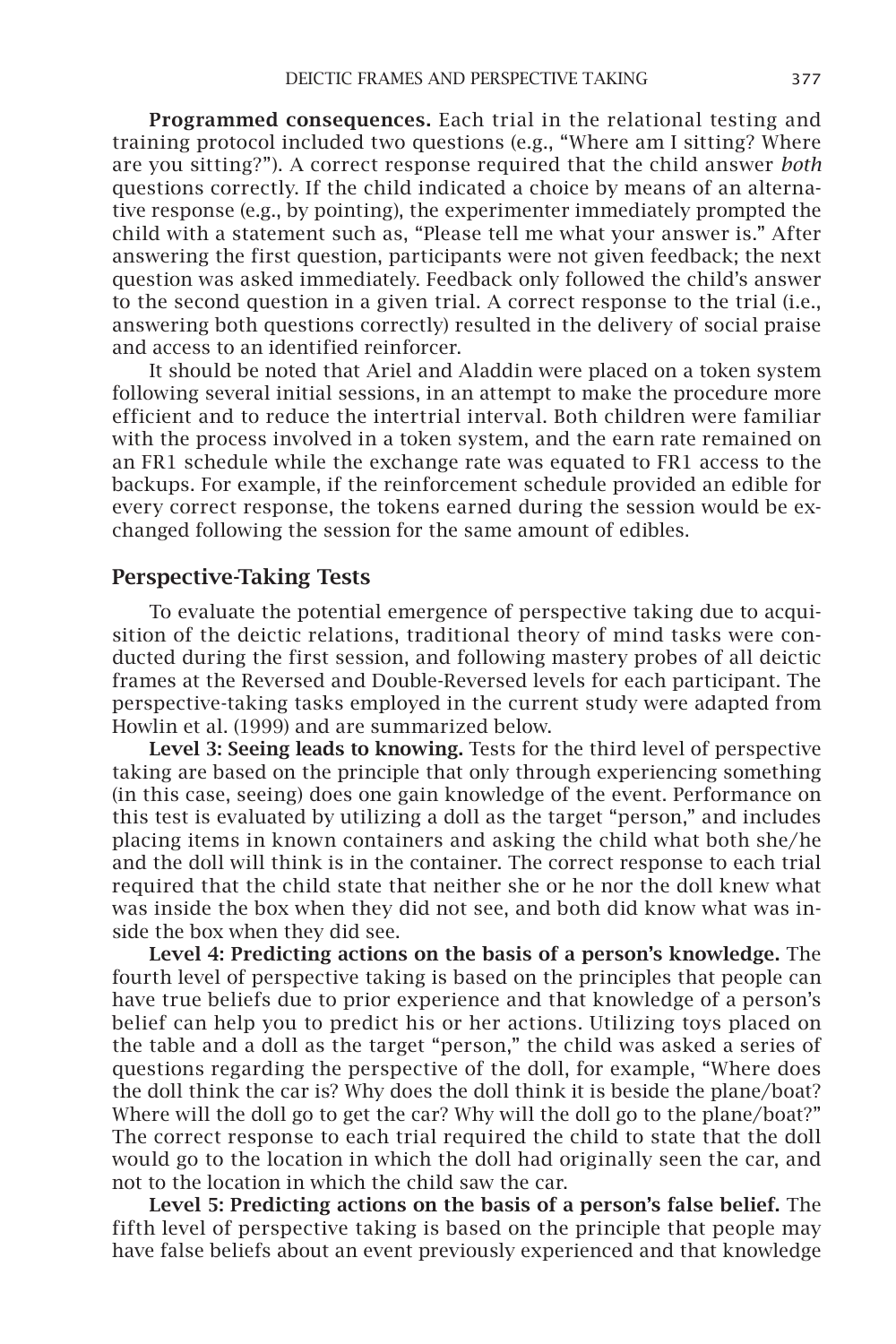of a person's false belief can help you to predict their actions. False-belief tasks were separated into two tests: "unexpected transfer" and "unexpected contents," both of which involved questions of another person's perspective of an experienced event that involved a change unknown to the person. That is, when an item is moved without the knowledge of the other person, that person has a false belief about where to find the item. An example would be going to the drawer where you left your phone charger, only to find that it has been moved by your wife.

Children who are unable to predict false beliefs in others would be expected to attribute knowing to the other person, though that other person was not present to see/experience what actually changed. Rather, the child would indicate that the doll/action figure would look in the original spot for the item—knowledge attributable only to the child and experimenter. For more on these tests, see Howlin et al. (1999).

#### **Results**

#### Aladdin

Baseline scores for Aladdin were evaluated in the first session and yielded the following aggregate data: Simple, 66% (4/6); Reversed, 50% (3/6); and Double-Reversed, 0% (0/6). Training on Simple relations started with Session 2 and continued for five sessions (see Figure 1). Both I-You and Here-There relations were quickly acquired by Aladdin; however, Now-Then relations were difficult to acquire, with performance steadily increasing between 50% and 100% (see Figure 1). A postinstructional probe was conducted and resulted in 100% performance on all three Simple deictic relations. During the training for Simple relations, a baseline probe showed Reversed performance levels at 17% (1/6) and Double-Reversed at 33% (2/6) and included increased accuracy with I-You/Here-There Double Reversals.

Training at the Reversed level of complexity then commenced over two sessions. When the aggregate performance met criteria for 80% correct responding, interpersonal and spatial relational responding was at 100% and temporal relations at 75% correct. A postinstructional probe was conducted that resulted in 75% correct responding on Simple and Reversed levels. The following day, a second postinstructional probe was conducted and resulted in 100% correct responding on Simple and Reversed relations.

A final preinstructional probe showed Double-Reversed (I-You/Here-There and Here-There/Now-Then) at 0% accuracy. Training on these two combined relations over two sessions resulted in increased accurate responding from 83% to 100% and 33% to 66%, respectively. When the aggregate was above the 80% mastery criterion, a postinstructional probe was conducted and Aladdin responded at 83% on all three levels of complexity.

Perspective-taking probes were conducted on three occasions (see Table 1). Evaluation of Levels 4 (true belief) and 5 (false belief) were compared. On the first perspective-taking probe, Aladdin performed at 33% (1/3) on Level 4 and 50% (3/6) on Level 5. Following acquisition of Simple deictic relations, a second perspective-taking probe was conducted, with performance improving slightly to 66% correct on Level 5. Level 4, however, decreased to 0% correct responding. A final Theory of Mind (ToM) probe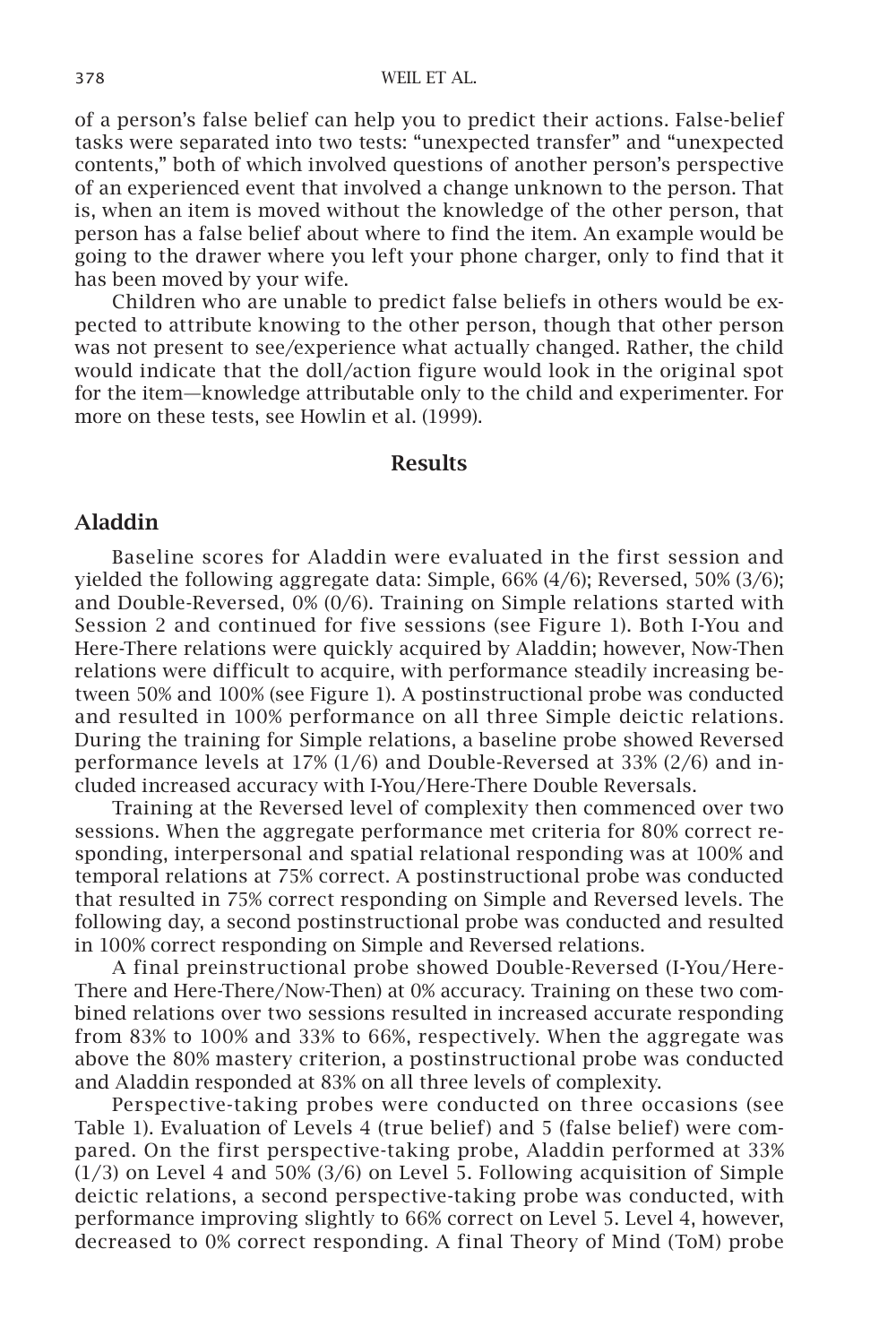

*Figure 1*. Aladdin's performance across levels of complexity. Each data point is an aggregate of correct performance on all three deictic relational frames. The star data points are preinstructional probes (baseline), and the squares are postinstructional probes (for mastery).

was conducted following the postinstructional mastery probe performance. Aladdin's performance on both levels of ToM was 100%.

Finally, errors were tracked by condition (baseline or training), by relation (I-You, Here-There, and Now-Then), and by complexity level (Simple, Reversed, Double-Reversed). Errors increased as complexity level increased; more errors were shown on spatial than interpersonal relations, and more on temporal than spatial.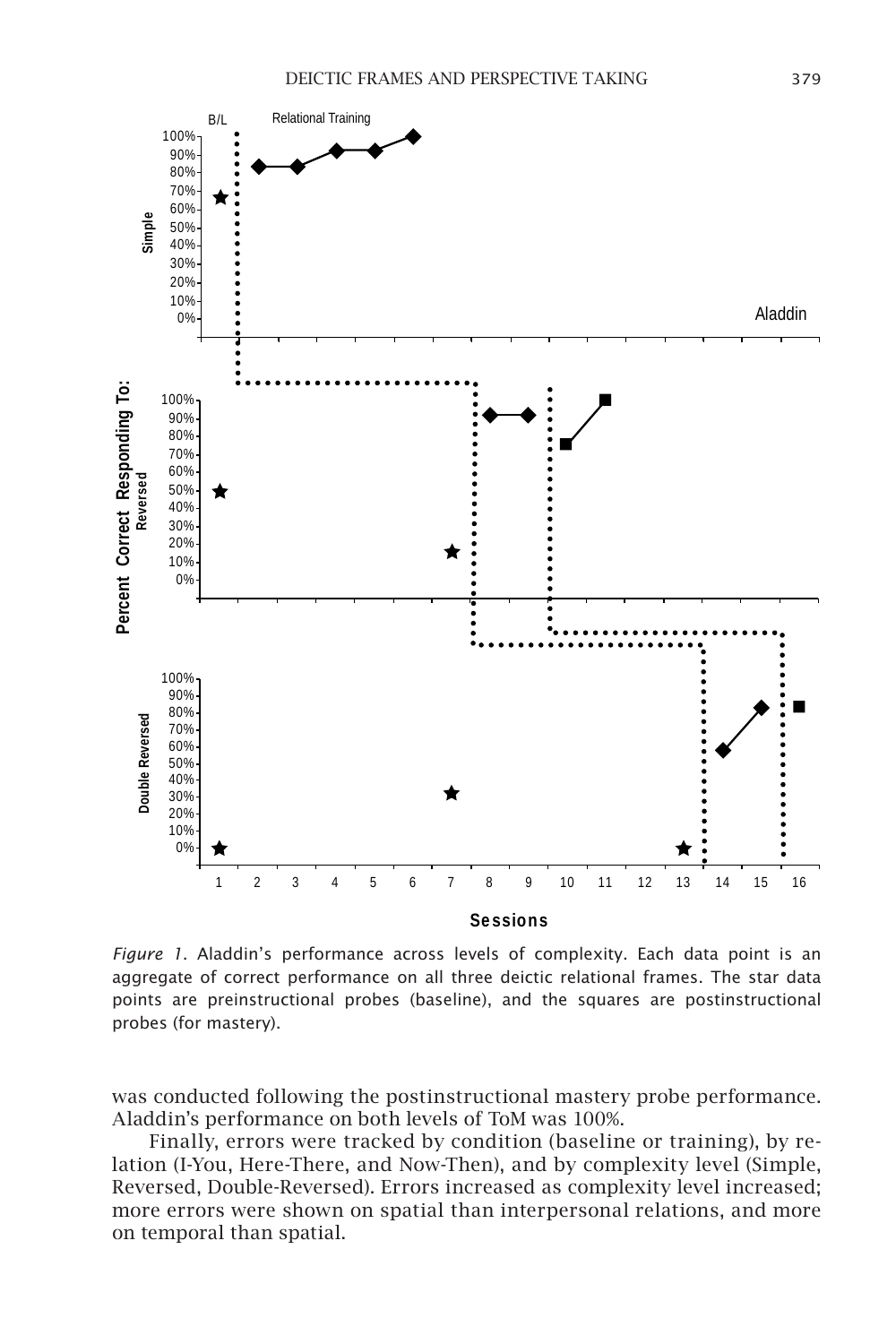|                                         | Aladdin       |                |               |                 | Ariel        |               |                |               | Abu            |                |              |               |
|-----------------------------------------|---------------|----------------|---------------|-----------------|--------------|---------------|----------------|---------------|----------------|----------------|--------------|---------------|
|                                         |               | Level          |               |                 |              | Level         |                |               |                | Level          |              |               |
| <b>ToM Test</b>                         | 3             | 4              | 5             | Total           | 3            | 4             | 5              | Total         | 3              | 4              | 5            | Total         |
| Pre-Test                                | 66%<br>(4/6)  | 33%<br>(1/3)   | 50%<br>(3/6)  | 55%<br>(8/15)   | 50%<br>(3/6) | 100%<br>(3/3) | $0\%$<br>(0/6) | 40%<br>(6/15) | $0\%$<br>(0/6) | $0\%$<br>(3/3) | 0%<br>(0/6)  | 0%<br>(0/15)  |
| After Reversal                          | 66%<br>(4/6)  | $0\%$<br>(0/3) | 66%<br>(4/6)  | 55%<br>(8/15)   | 66%<br>(4/6) | 33%<br>(1/3)  | $0\%$<br>(0/6) | 33%<br>(5/15) | $0\%$<br>(3/6) | $0\%$<br>(0/3) | 0%<br>(0/6)  | 0%<br>(0/15)  |
| 2nd After<br>Reversal                   |               |                |               |                 |              |               |                |               | 33%<br>(2/6)   | 66%<br>(2/3)   | 50%<br>(3/6) | 47%<br>(7/15) |
| Post-Test<br>(after Double<br>Reversal) | 100%<br>(6/6) | 100%<br>(3/3)  | 100%<br>(6/6) | 100%<br>(15/15) | 50%<br>(3/6) | 66%<br>(2/3)  | 50%<br>(3/6)   | 55%<br>(8/15) |                |                |              |               |

Table 1 *Participant Performance on Theory of Mind Tests for Levels 3, 4, and 5* 

# Ariel

As seen in Figure 2, baseline performance for Ariel was assessed and yielded the following aggregate data: Simple, 50% (6/6); Reversed, 66% (4/6); and Double-Reversed, 0% (0/6). Training on Simple relations started with Session 2 and continued for two sessions. All relations were quickly acquired, and mastery for Simple relations was met in Session 3 with all deictic relations at 100% (12/12). Training was shifted to the Reversed relations.

Performance through two sessions showed strong responding to interpersonal and spatial relations and weak responding to temporal relations. Due to this weak responding, subsequent training focused on temporal relations for eight sessions. A slow and variable increase in accurate responding was observed over the eight sessions. However, Sessions 12 and 13 showed slight declines in accuracy. To better focus on the relational nature of the task, the three relations were again combined in a trial block. Ariel responded at 100% (12/12) accuracy under these conditions; subsequently, a postinstructional probe (unreinforced) was conducted to further assess her ability to relationally respond on all relations at the Simple and Reversed levels. Accuracy for this probe was 66% (9/12). The following day, a second postinstructional probe was conducted with performance at 92% (11/12).

Following recombination of the deictic relations (Session 14), a baseline probe was conducted at the Double-Reversed level. Ariel responded at 17% (1/6) accuracy on this probe. Training resulted in large changes in accuracy across three sessions. In the third session (Session 19) she met mastery criteria, and a postreinforcement probe was conducted the following day that included relations at all three levels of complexity. Ariel responded at 88% correct on this final probe.

Finally, perspective-taking probes were conducted on three occasions (see Table 1). Evaluation of Levels 4 (true belief) and 5 (false belief) were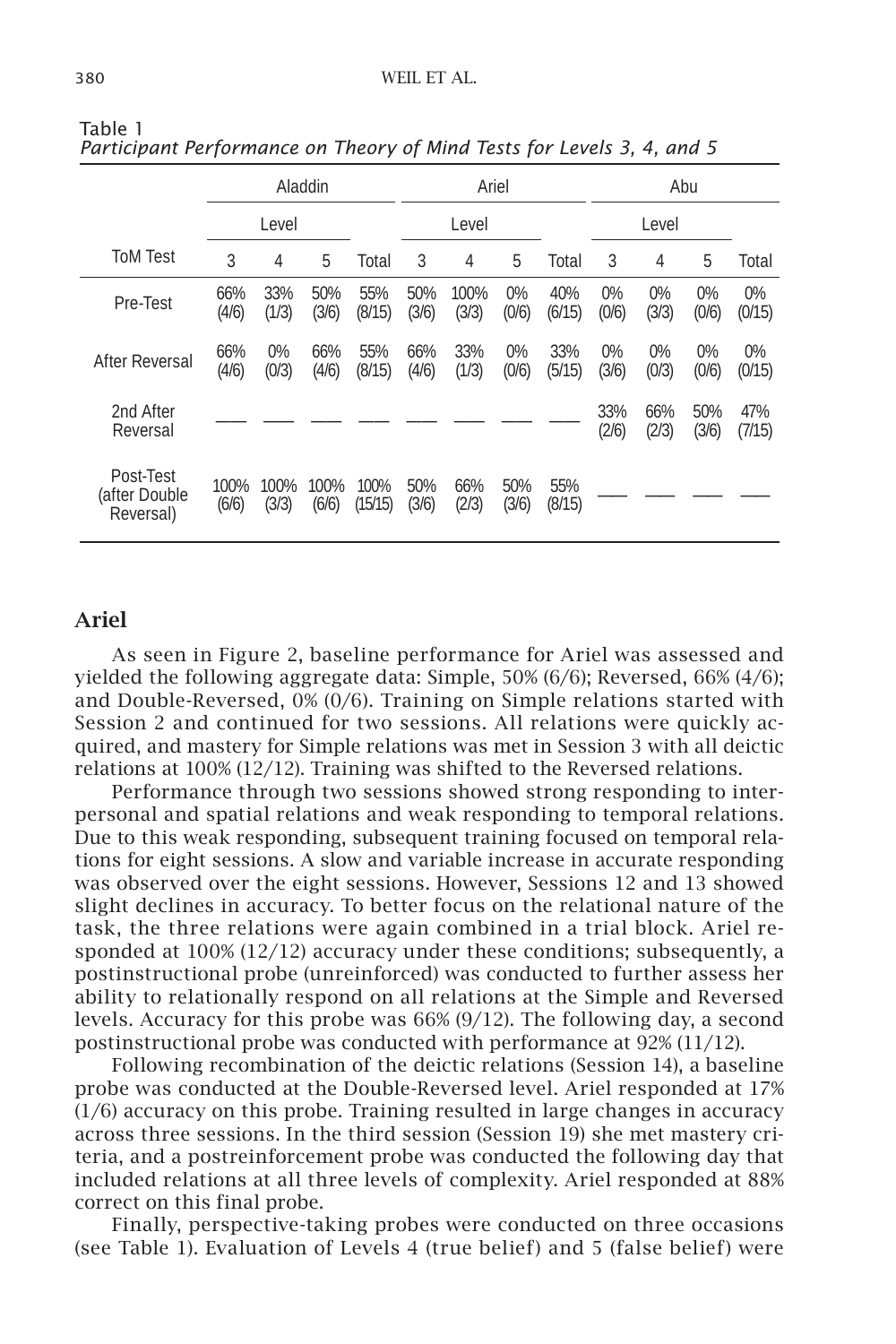

*Figure 2*. Ariel's performance across levels of complexity. Each data point is an aggregate of correct performance on all three deictic relational frames. The star data points are preinstructional probes (baseline), and the squares are postinstructional probes (for mastery).

compared. On the first perspective-taking probe, Ariel performed at 100% (3/3) and 0% (0/6) on Levels 4 and 5, respectively. A second ToM probe was conducted on Session 15 and showed a decrease in Level 4 to 33% (1/3). Level 5 performance was  $0\%$  (0/6). The final ToM probe was conducted during Session 21; the day after that, Ariel met mastery for all levels of complexity. Her performance was 66% (2/3) and 50% (3/6) on Levels 4 and 5, respectively.

However, as will be discussed later, her performance on this final perspective-taking test was confounded, to some extent, as she was engaging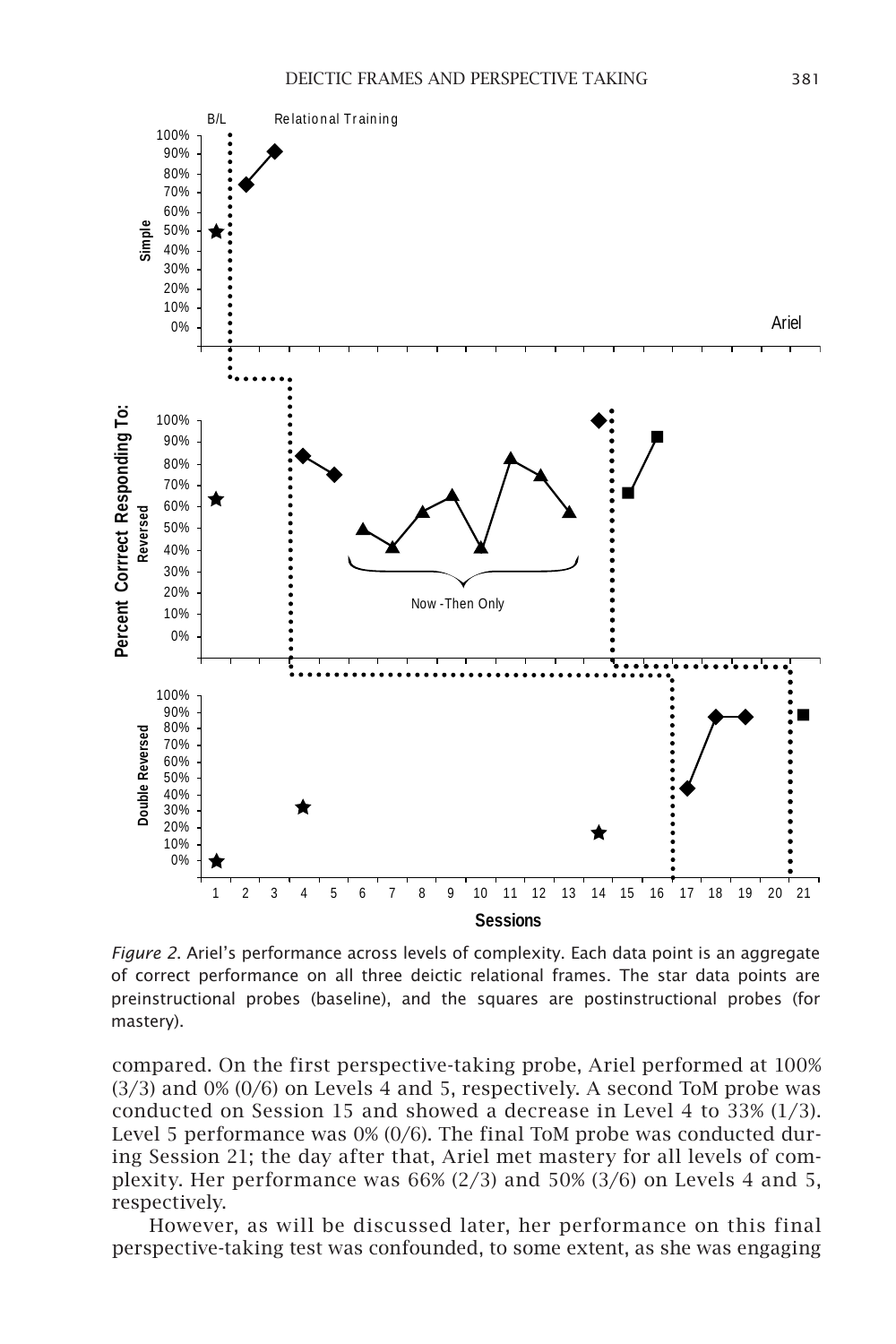in imaginative play, which may have affected her responding. During the test she stated that the toy figures that were used in the perspective-taking tests were "superheroes" who had the ability to see through the table, or through a door. Such imaginative play involves a relatively advanced understanding of another's perspective-taking ability, but due to the nature of the test questions, this imaginative play led to responses that had to be counted as incorrect.

Errors were tracked by condition (baseline or training), by relation (I-You, Here-There, and Now-Then), and by complexity level (Simple, Reversed, Double-Reversed). As would be expected, errors increased as complexity level increased. As with Aladdin, Ariel responded with more errors on spatial (Here-There) than interpersonal (I-You) relations and with more errors on temporal (Now-Then) rather than spatial relations. The exception to this can be seen in the number of errors on the Reversed relations (all errors are temporal), where there are significantly more errors than the other levels of complexity. This may have been related to the number of sessions devoted exclusively to the training of temporal relations at the Reversed level.

## Abu

As is seen in Figure 3, baseline scores for Abu were evaluated across three sessions and yielded the following aggregate data: Simple, 66% (12/18); Reversed, 50% (9/18); and Double-Reversed, 17% (3/18). Training on Simple relations started with Session 4 and continued for 15 sessions. Both I-You and Here-There relations were quickly acquired; however, Now-Then relations were difficult to acquire, with performance variable between 0% and 100% (see Figure 3 for individual relations). Although performance was variable, a postinstructional probe was conducted and resulted in 100% performance on all three deictic relations at the Simple level.

During the training for Simple relations, two baseline probes were conducted for both Reversed and Double-Reversed relations. Reversed performance was at 85% and then 33% just prior to intervention on the Reversed relations. Double-Reversals continued at 17% and then increased to 66%. It is possible that this increase occurred because responses to questions at the Simple and Double-Reversed levels are similar.

During training at the Reversed level of complexity, performance slowly increased for all deictic relations at this level (6 trial blocks); however, acquisition for both Here-There and Now-Then relations was variable, resulting in those relations being targeted directly (e.g., separated out and mass trials presented). Here-There relations were trained across 4 trial blocks of 12 trials each. Now-Then relations were trained across 5 trial blocks of 12 trials each. With performance improved on both deictic relations, a mastery test was performed whereby all deictic relations (at the Simple and Reversed levels) were again combined. Performance on this test was 50%, so a return to training on the Simple level occurred once again. A baseline probe showed poor performance of the temporal relations at the Simple level; therefore, training started with these relations en masse. Across five sessions, temporal relations were acquired and randomly rotated across the other two deictic relations, resulting in 100% performance during the fifth session.

Following reacquisition of Simple deictic relations, a baseline preinstructional probe of Reversed deictic relations was conducted. Performance on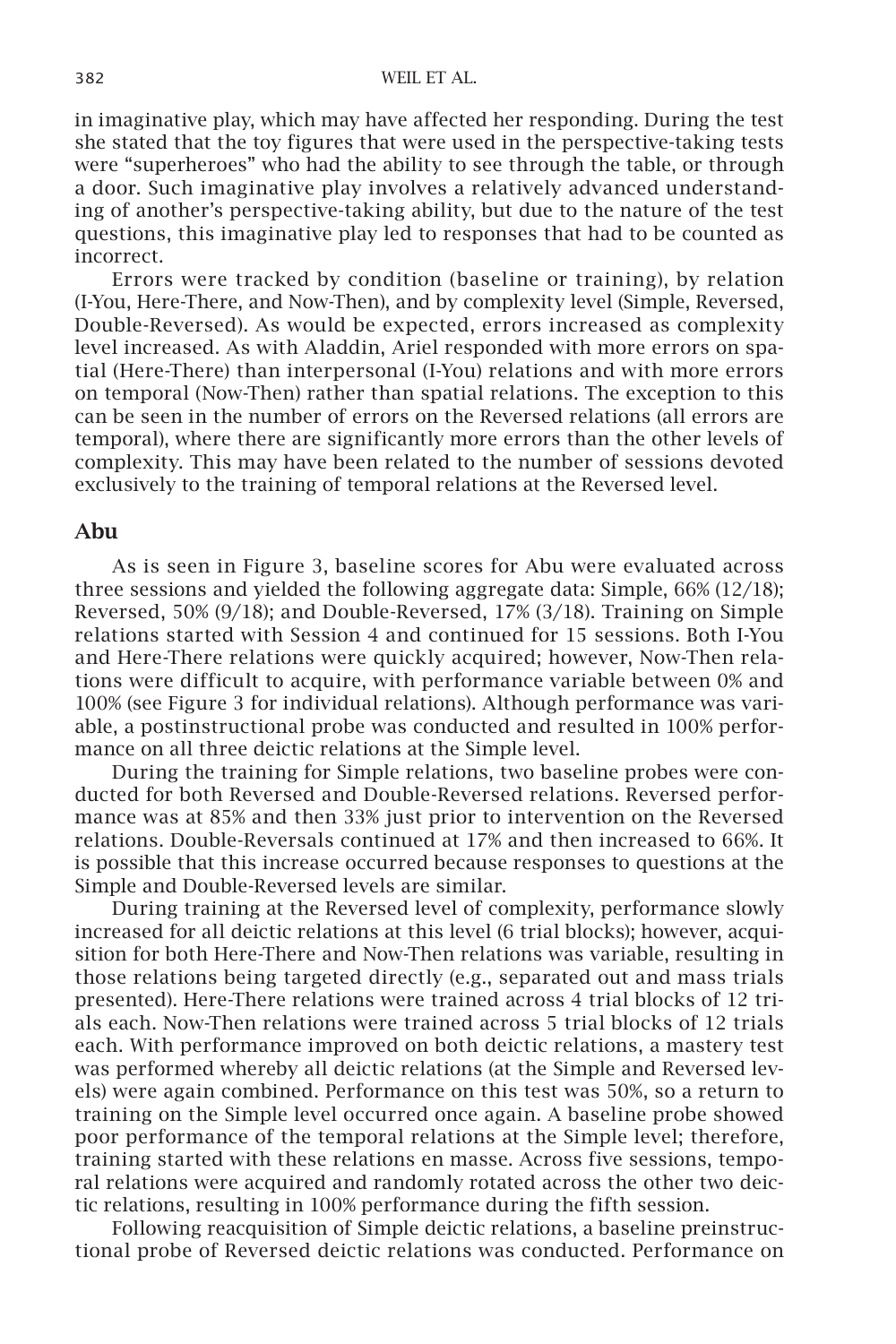

*Figure 3*. Abu's performance across levels of complexity. Each data point is an aggregate of correct performance on all three deictic relational frames. The star data points are preinstructional probes (baseline), and the squares are postinstructional probes (for mastery).

this probe was 66% (4/12), and training began with mass trials of Here-There and Now-Then (12 trials each for each session). Gradual increases in performance for each of the two deictic relations were seen across eight Here-There sessions and nine Now-Then sessions. A subsequent postinstructional probe involving all three deictic relations across the Simple and Reversed levels resulted in 75% performance. As performance on I-You and Here-There relations was excellent, training commenced on Now-Then relations for four sessions. Following these sessions, a second postinstructional probe was conducted and resulted in Abu performing at 100%.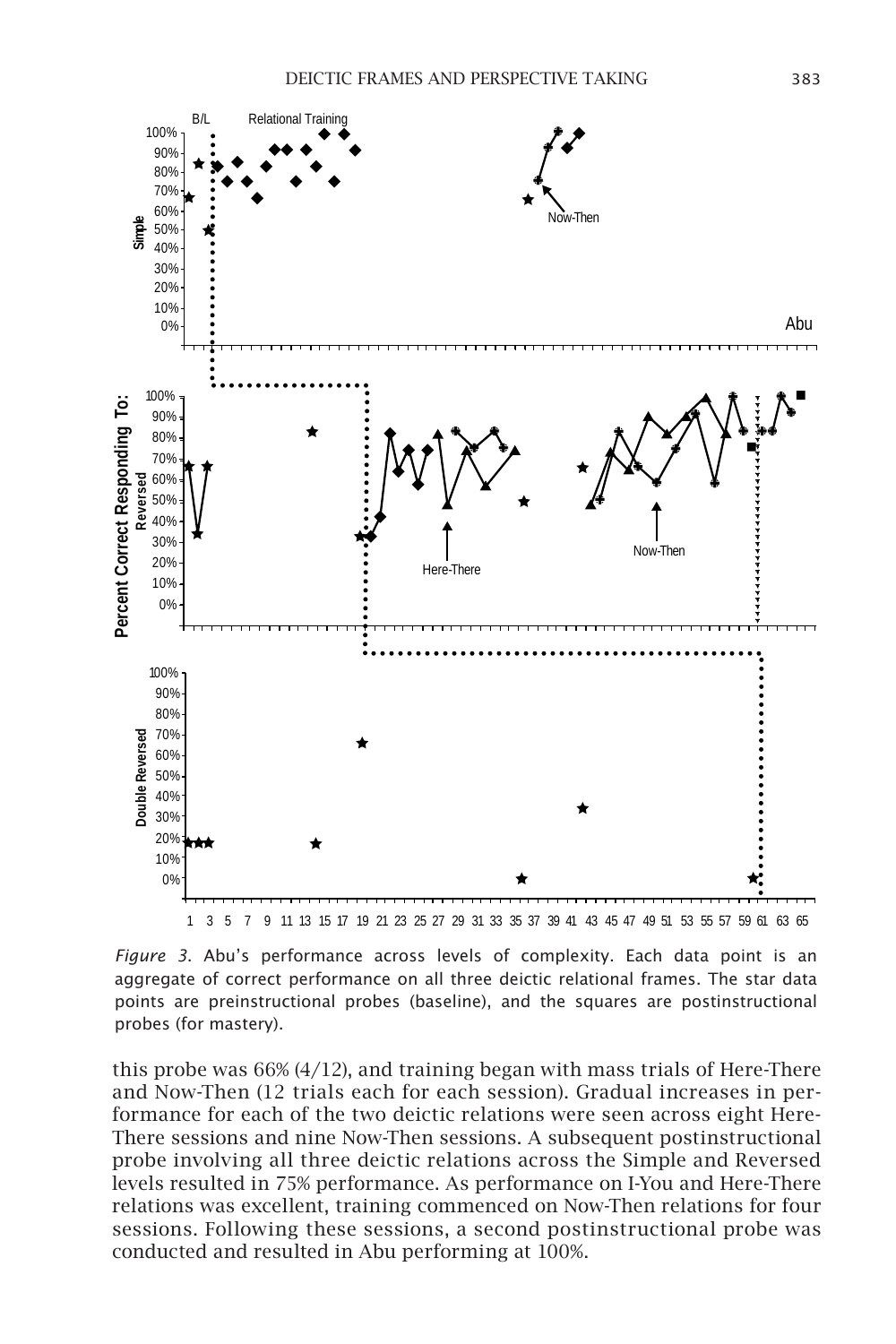It is worthwhile to review specifics of Abu's performance. Abu had considerable difficulty in learning both spatial and temporal relations at both the Simple and Reversed levels of complexity. Initially, his performance on the Simple deictic relational frames was hampered by slow and variable acquisition of temporal frames. For instance, a typical trial would involve the following:

"Yesterday I played Frisbee and today I played soccer."

"What did I play now? What did I play then?"

As no relational frame was Reversed, the answers are seemingly obvious. However, with this difficulty present in the first five sessions, a change was made: "Yesterday" and "today" were substituted for "then" and "now," respectively. This change in stimuli resulted in a much improved performance on temporal relations, but far from mastery.

When mastery was achieved at the Simple level, performance on temporal relations was high but still variable. The change previously described was utilized in the Reversed training as well, but to limited effect, as performance on both spatial and temporal Reversals was poor. A change at Session 25 resulted in improvements in responding on the temporal frames. The change involved decreasing the temporal frame from yesterday-today to a much shorter time span. The trainer would perform an action, wait for a minute, and then while performing a second action present the trial. For instance:

"A few minutes ago I was bouncing a ball. Now I am coloring."

"What was I doing a few minutes ago? What am I doing now?"

This was seemingly helpful, in that he was able to respond correctly on temporal frames approximately 25% of the time. A reinforced test was conducted (Session 36) that included all three deictic frames to evaluate performance in a random rotation context. Abu's performance on this test was weak. He responded correctly to I-You frames at 100%, Here-There frames at 50%, and Now-Then frames at 0%.

A return to training temporal frames at the Simple level was conducted, as it was assumed that the poor performance resulted from a lack of ability at the most basic level of this relational frame. The shorter temporal frame described previously was used here. Five sessions were conducted in which responding on temporal frames increased quickly, and a subsequent mastery probe resulted in 100% correct responding across all three deictic frames.

A baseline probe involving Reversed and Double-Reversed trials was conducted to evaluate any effects of the second training on Simple deictic relations. Effects were seen on Reversed temporal frames, in that Abu responded 100% correct during this baseline to those as well as the personal deictic frames. However, correct responding on spatial frames was 0%. Performance on Double-Reversed relations remained low. Most notably, accuracy on I-You/Here-There Double Reversals increased from 0% on Session 37 (first day of return to Simple relations) to 66% following acquisition of deictic relations at the Simple level.

The second training on Reversed deictic relations involved alternating training between the spatial and temporal frames. Although the baseline performance in Session 42 was 100%, it was desirable to maintain that performance by including training sessions on temporal frames. Unfortunately, the accuracy on temporal frames continued to be weak and therefore it was necessary to continue training on both spatial and temporal frames. When it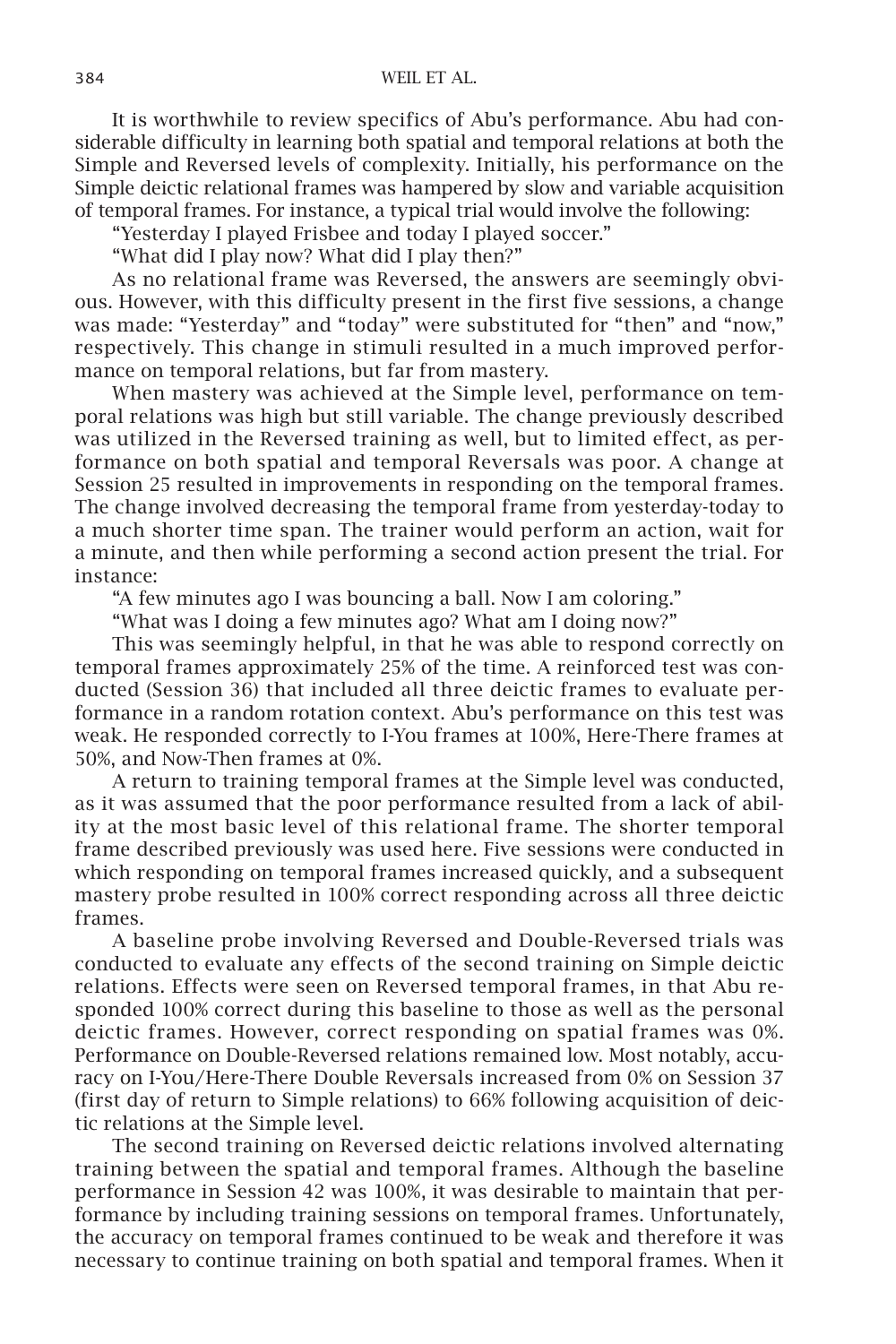was felt that performance was sufficient to test for mastery, a postinstructional probe was conducted. As Abu's performance was low on this probe, further training on temporal frames occurred for four more sessions. A final probe was conducted that resulted in 100% correct responding on unreinforced, unprompted trials with novel stimuli involved. It was not possible to continue on with Abu, due to the ending of the school year and resource availability in the school.

During training on the Simple and Reversed complexity levels, baselines were conducted intermittently on the Double-Reversed complexity relations. With a single exception (previously discussed), all baseline probes remained low throughout training on the other levels of complexity. Due to the extended duration of training for Abu, we were unable to engage him in the training phase at the Double-Reversed level because the school year ended and further training was not possible.

Finally, perspective-taking probes were conducted on three occasions. Evaluations of Levels 4 (true belief) and 5 (false belief) were compared. On the first perspective-taking probe, Abu performed at 0% across both levels. Following initial failure on the first postinstructional probe for the Simple and Reversed complexity levels, perspective taking was evaluated and showed a stable performance at Levels 4 and 5 of 0%. Following the final four sessions of Now-Then training and the subsequent postinstructional probe, Abu's perspective-taking performance at Levels 4 and 5 increased (66% [2/3] and 50% [3/6], respectively).

Errors were tracked by condition (baseline or training), by relation (I-You, Here-There, Now-Then), and by complexity level (Simple, Reversed, Double-Reversed). As would be expected, errors increased as complexity level increased. As with the other children, Abu responded with more errors on spatial (Here-There) than interpersonal (I-You) relations and with more errors on temporal (Now-Then) than spatial relations.

# **Discussion**

A small number of behavior analytic studies have attempted to measure perspective taking; however, only a handful have targeted changes in deictic relational deficits. The present study is the first to apply deictic relational training to preschool children (4–5 yrs old) in which deficits in perspective taking would be probable in those who are typically developing. All children showed clear increases in deictic framing that generalized across stimuli, suggesting the acquisition of an operant class. In addition, this study also included traditional Theory of Mind perspective-taking tests. All of the children showed some improvement on these tasks following improvements in deictic performance at the Reversed and Double-Reversed levels.

The present data strengthen a growing body of evidence that relational responding can be shaped as operant behavior (e.g., Berens & Hayes, 2007), and to a more limited data set suggesting that the shaping of deictic relations and flexibility of contextual control over these relational responses are both possible and productive.

The protocol used in this study provides a curriculum framework to utilize when working with individuals whose perspective-taking ability is weak or nonexistent. While normally developing populations may benefit from this type of intervention, those diagnosed with autism provide an example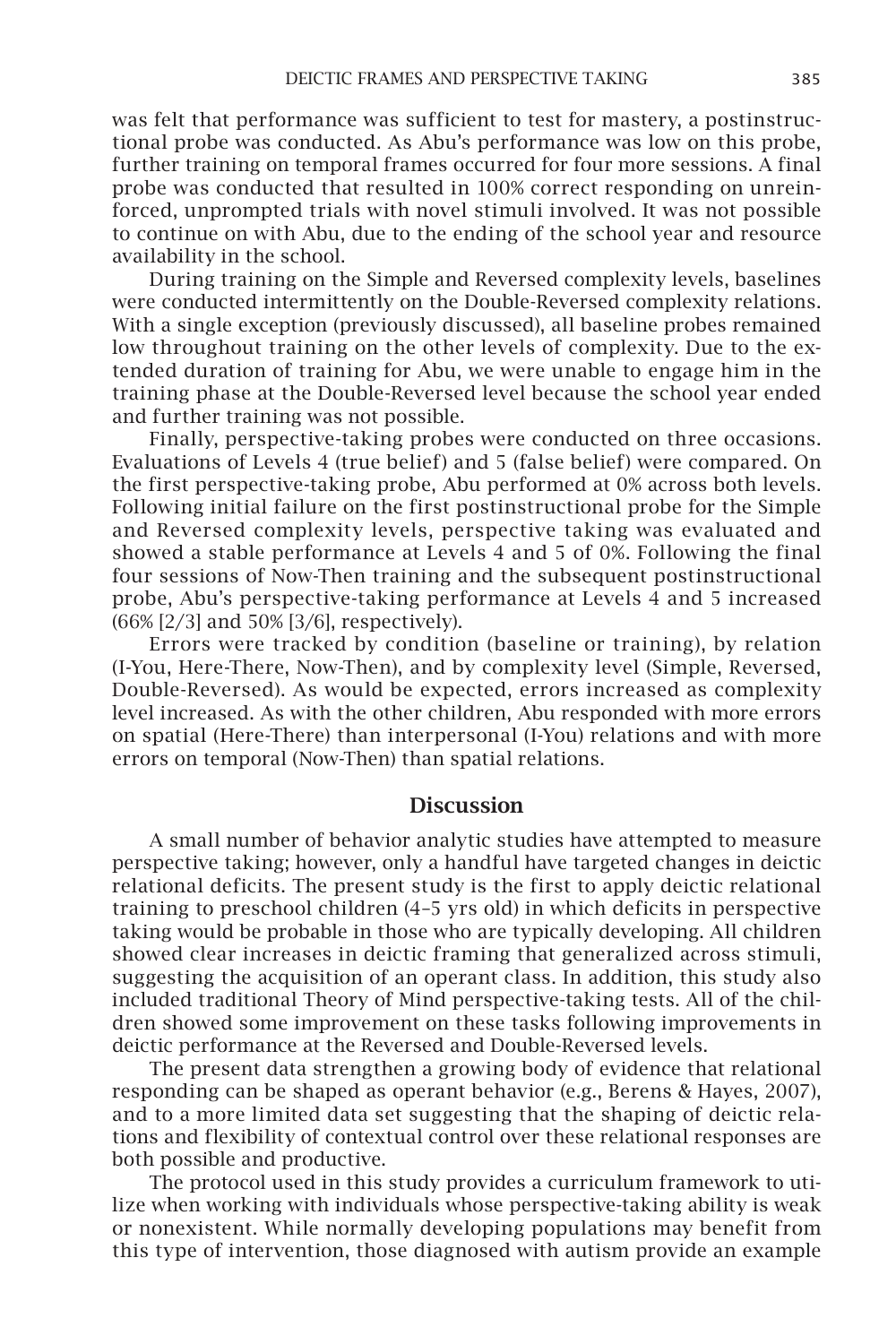of a group that may particularly benefit. Lack of perspective is prevalent and long lasting with these individuals (Baron-Cohen, 2000), even more so than with those diagnosed with Down syndrome, intellectual disability, and schizophrenia (Baron-Cohen, Tager-Flusberg, & Cohen, 2000).

This is the first study to evaluate a tabletop training procedure that includes the relational protocol described by McHugh et al. (2004), which is probably a more realistic protocol approach than a purely computerized one for many disabled populations. To date, only Rehfeldt et al. (2007) have included children with autism in a purely computerized approach. The children involved were very high functioning, and they were able to sit through a lengthy computer presentation of the various items from the relational protocol, but it seems unlikely that this would continue to hold for lower functioning children. As it was, the children in the present study had a fair bit of difficulty (especially Abu) with the presentation of so many trials in a day. If two sessions were conducted on the same day, the children were exposed to between 24 and 42 trials, which can stretch the limits of motivation. Thus, further technological refinements will likely be needed for use with disabled populations. It is possible that breaking the number of trials down, altering the scenarios and/or context of training, and including primes and prompts (such as visual aids) would mitigate motivational issues. A recent book-length treatment of this issue is an especially hopeful sign that behavior analysis is beginning to gird itself for that effort (Rehfeldt & Barnes-Holmes, 2009).

Regarding the general relation of deictic and perspective-taking abilities, an off-note in the present study is the weakness of Ariel's final perspective-taking probe, which would normally indicate a weak understanding of true and false belief. However, as was described in the results section, Ariel invented thoughts, beliefs, and predicted actions for various actors in the test. For example, she verbally described a removed toy actor's ability to see or hear through "magic powers." Due to the specific questions on the perspective-taking tasks, it was necessary to count her responses as incorrect when they did not correspond to the basic questions involved in the true- and false-belief tests. However, her use of the knowledge and intentions of others was notably more advanced in the final test than it was at baseline, and indeed that was reflected in the play responding itself, despite the fact that it could not be captured appropriately in the measure used.

Although this study supports the idea that relational responding is operant behavior and as such is sensitive to environmental consequences and contextual features, it is important to consider potential threats to internal validity. The most important variable to consider in a study such as this is maturation. In the mainstream psychology literature, perspective taking is primarily conceived of as a cognitive process that develops relatively independently of environmental stimulation, and thus it is important to control for maturation as best as possible. The multiple-probe design used in this study does so by showing reliable changes in the level and trend of the data following an intervention at one level of complexity, while showing no change, little change, or trending in the opposite direction of the other behaviors/relations of interest (Reversed and Double-Reversed relations). Given that probe data for Reversed and Double-Reversed relations do not show an intervention effect, another comparison between data series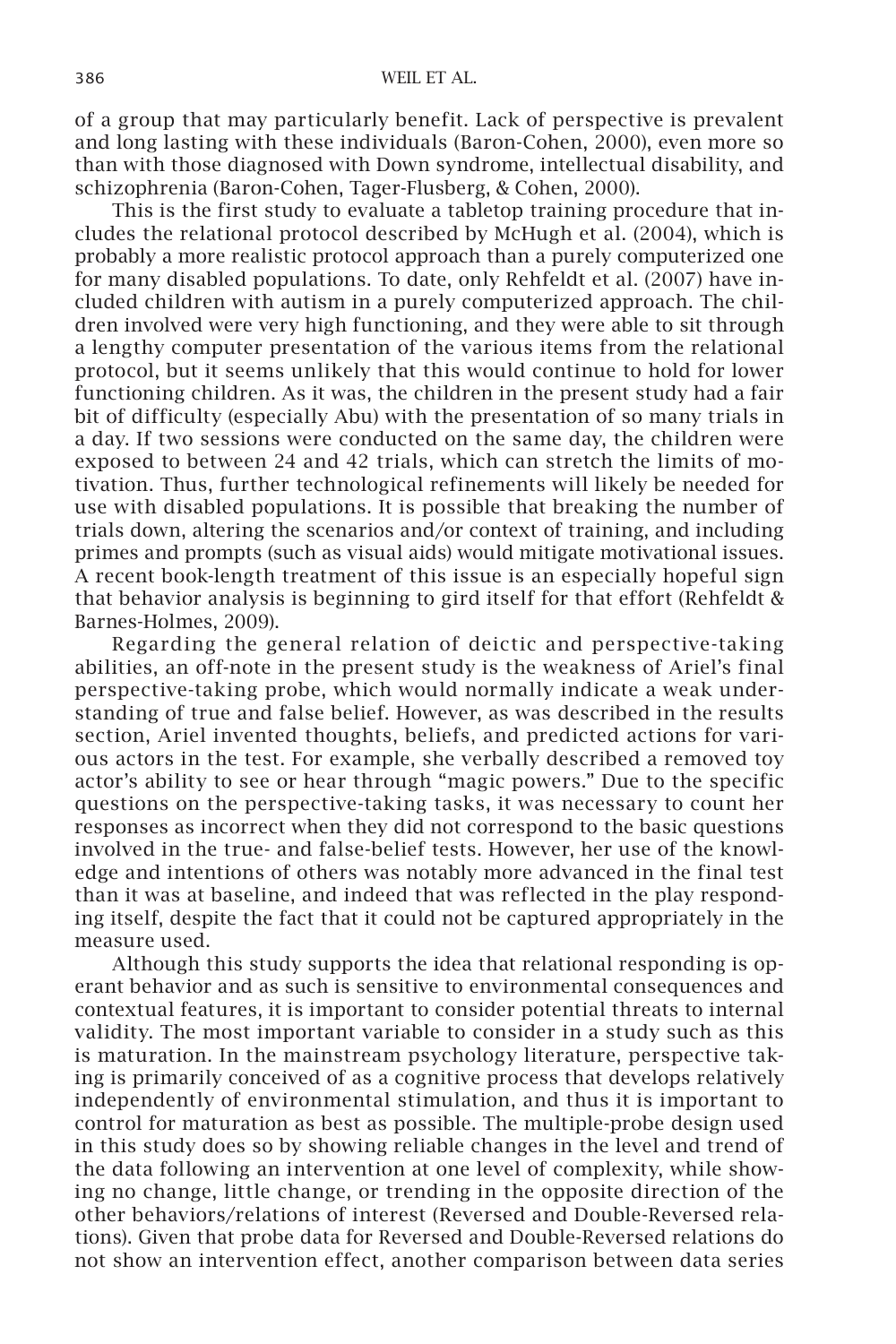is possible when the intervention is applied to each subsequent level of complexity. If the data again respond to the application of the intervention, then there is strong support for functional control. These same concepts can be applied to the multiple probe across participants; and Aladdin and Ariel were trained concurrently and thus permit the same kind of comparisons across children.

A concern of the protocol itself involves the use of paired question probes in which the participant's correct response to the first question could set the occasion for a correct response to the second question by serving as a discriminative stimulus. Control over the second response needs to be focused on the scenario and contextual cues themselves, and paired question probes of this kind should probably be avoided in future research, perhaps by separating questions so that discriminative effects are unlikely.

It is possible that a test/retest effect (Kazdin, 2003) was observed in some areas. This may have been particularly so with the perspective-taking probes because they were similar and no stability of measurement could be determined due to their relatively low frequency. The stimuli involved in the tests varied during each administration, but the vignettes were similar across all tests, which could increase this effect. Future studies should consider the effect of test–retest effects on the Theory of Mind measures collected.

Another potential limitation of this study pertains to the mastery criteria used for the relations at each complexity level. The use of an 80% mastery criterion across all three deictic relations in this study may not be adequate to show fluency of relational responding. Support of this is evident in the first postinstructional probes for each of the children at the Reversed level. When not receiving social praise and/or other reinforcement signaling a correct response, the children engaged in variable responding. It may be desirable for future research to evaluate other preparations to train the deictic relations, such as fluency building or relational games.

One advantage of this study over previous studies on deictic relational responding was the inclusion of random presentation of all deictic relations across all learned complexity levels. A potential confound to earlier RFT research in perspective taking is the use of massed trials during mastery probes. In these studies, mastery at each level of complexity was tested in the absence of reinforcement. It is possible that given a Double Reversal, the child would merely echo the initial statement. That is, when a Double Reversal is employed, the correct answer is a Simple statement of the scenario that was presented before the presentation of the contextual cues to reverse both relations. If confused, the child might simply have repeated the initial statement, which would result in correct responding.

Future research should continue to focus in a more detailed way on the relationship between the relational protocol and performance on traditional Theory of Mind tasks. Studies with larger populations that are matched by age, relational performance, and Theory of Mind performance would help to identify under what conditions learning is enhanced, as well as lend support to outcomes showing that advances in deictic relational responding consistently affect perspective taking, as measured through traditional Theory of Mind tasks. If this outcome can be further established, deictic relational responding would be seen as a necessary component of the repertoire needed for a child to infer the thoughts, beliefs, and intentions of another person. Knowledge of that kind would help explain the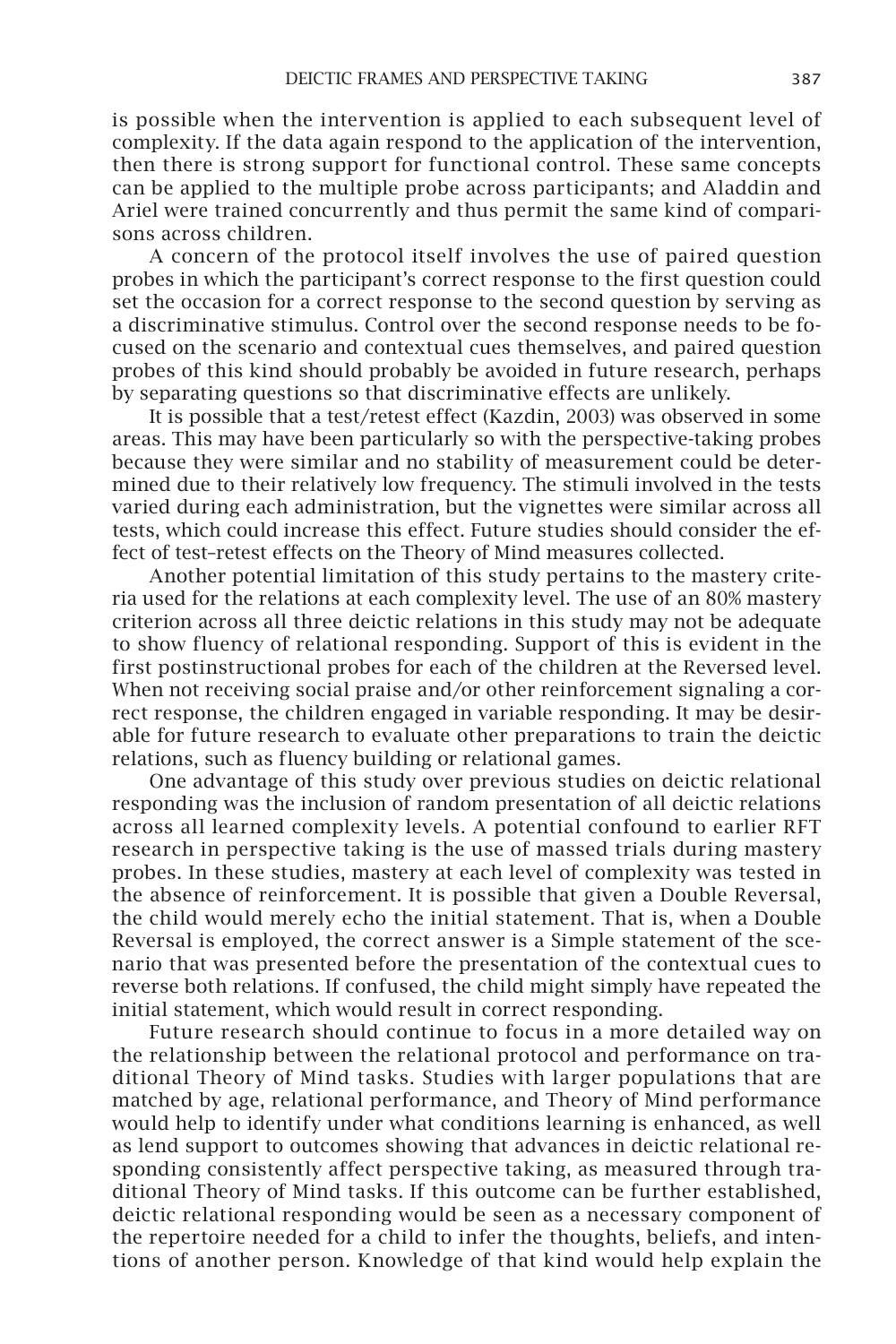environmentally focused findings in the cognitive literature. For example, it is known that having siblings who are close in age to the target child results in the target child's learning about perspective taking at an earlier age (Cassidy et al., 2005; Perner, Ruffman, & Leekam, 1994; Ruffman et al., 1998). From a behavioral point of view, the natural context may support natural training opportunities afforded by interpersonal interactions. In that context it may be noteworthy that the two children in this study who had siblings (Aladdin and Ariel) were able to acquire these skills much more quickly than Abu, who was an only child. Some of the present participants also had measurable levels of Theory of Mind skills at baseline; however, it will be important to show definitively in future research that deictic framing can lead to the development of such skills regardless of baseline levels.

It seems reasonable, given the evidence provided here as well as the other studies on deictic relational abilities, to conclude that learning flexible deictic relational frames may affect children's ability to engage in perspective taking. Perspective taking seems pivotal for the development of social skills and general intellectual abilities. Thus, it seems possible that training on deictic relational responding can help create a foundation for more widespread improvements in children's social and intellectual performance.

# References

- Baron-Cohen, S. (2000). Theory of mind and autism: A fifteen-year review. In S. Baron-Cohen, H. Tager-Flusberg, & D. Cohen (Eds.), *Understanding other minds: Perspectives from developmental cognitive neuroscience* (2nd ed., pp. 3–21)*.* Oxford, UK: Oxford University Press.
- Baron-Cohen, S. (2005). Autism and the origins of social neuroscience. In A. Easton & N. Emery (Eds.), *The cognitive neuroscience of social behaviour* (pp. 239–255). New York, NY: Psychology Press.
- Baron-Cohen, S., Tager-Flusberg, H., & Cohen, D. (2000). *Understanding other minds: Perspectives from developmental cognitive neuroscience* (2nd ed.)*.* Oxford, UK: Oxford University Press.
- BARNES-HOLMES, D., HAYES, S. C., & DYMOND, S. (2001). Self and selfdirected rules. In S. C. Hayes, D. Barnes-Holmes, & B. Roche (Eds.), *Relational frame theory: A post-Skinnerian account of human language and cognition* (pp. 119–139). New York, NY: Springer Verlag.
- Barnes-Holmes Y., Barnes-Holmes, D., & Cullinan, V. (2001). Education. In S. C. Hayes, D. Barnes-Holmes, & B. Roche (Eds.), *Relational frame theory: A post-Skinnerian account of human language and cognition* (pp. 181–196). New York, NY: Plenum.
- Barnes-Holmes, Y., McHugh, L., & Barnes-Holmes, D. (2004). Perspectivetaking and theory of mind: A relational frame account. *The Behavior Analyst Today, 5,* 15–30.
- Berens, N. M., & Hayes, S. C. (2007). Arbitrarily applicable comparative relations: Experimental evidence for a relational operant. *Journal of Applied Behavior Analysis, 40,* 45–71.
- Cassidy, K. W., Fineberg, D. S., Brown, K., & Perkins, A. (2005). Theory of mind may be contagious, but you don't catch it from your twin. *Child Development, 76*, 97–106.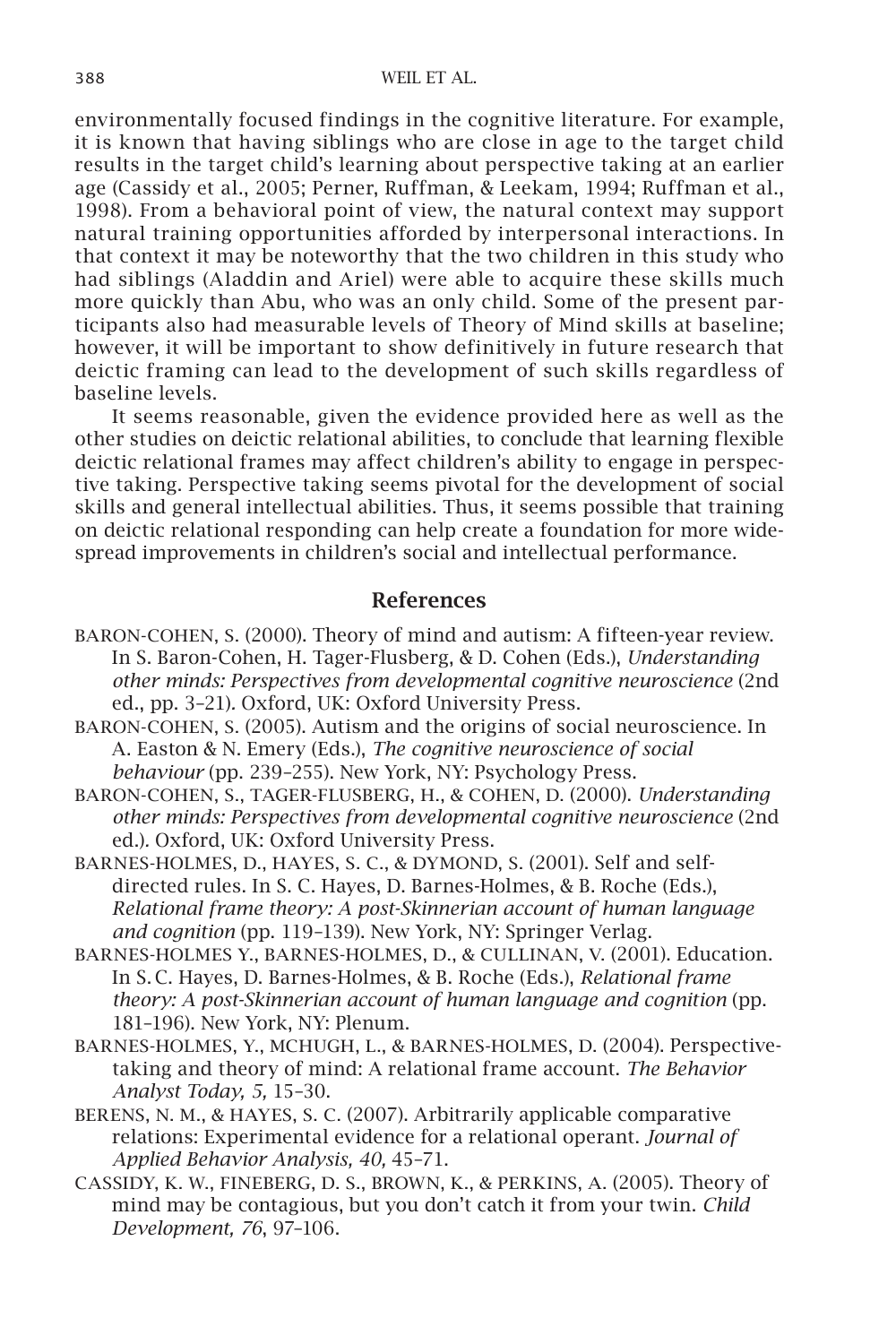- DeLeon, I. G., & Iwata, B. A. (1996). Evaluation of a multiple stimulus presentation format for assessing reinforcer preference*. Journal of Applied Behavior Analysis, 29*, 519–533.
- Downs, A., & Smith, T. (2004). Emotional understanding, cooperation, and social behavior in high-functioning children with autism. *Journal of Autism and Developmental Disorders, 34,* 625–635.
- Flavell, J. H. (2004). Theory of mind development: Retrospect and prospect. *Merrill-Palmer Quarterly, 50*, 274–290.
- Foote, R. C., & Homes-Lonergan, H. A. (2003). Sibling conflict and theory of mind. *British Journal of Developmental Psychology, 21*, 45–58.
- Frith, C. (1992). *The cognitive neuropsychology of schizophrenia*. Hillsdale, NJ: Erlbaum.
- Howlin, P., Baron-Cohen, S., & Hadwin, J. (1999). *Teaching children with autism to mind-read: A practical guide*. Chichester, England: Wiley.
- Jenkins, J. M., & Astington, J. W. (1996). Cognitive factors and family structure associated with theory of mind development in young children. *Developmental Psychology, 32*, 70–78.
- Kazdin, A. (2003). *Research design in clinical psychology* (4th ed.). Boston, MA: Allyn & Bacon.
- Klin, A., Schultz, R., & Cohen, D. (2000). Theory of mind in action: Developmental perspectives on social neuroscience. In S. Baron-Cohen, H. Tager-Flusberg, & D. Cohen (Eds.), *Understanding other minds: Perspectives from developmental cognitive neuroscience* (2nd ed., pp. 357–390). Oxford, UK: Oxford University Press.
- McHugh, L., Barnes-Holmes, Y., & Barnes-Holmes, D. (2004). Perspective taking as relational responding: A developmental profile. *The Psychological Record, 54*, 115–144.
- McHugh, L., Barnes-Holmes, Y., Barnes-Holmes, D., & Stewart, I. (2006). Understanding false belief as generalized operant behavior. *The Psychological Record, 56*, 341–364.
- McHugh, L., Barnes-Holmes, Y., Barnes-Holmes, D., Stewart, I., & DYMOND, S. (2007). Deictic relational complexity and the development of deception. *The Psychological Record, 57*, 517–531.
- McHugh, L., Barnes-Holmes, Y., Barnes-Holmes, D., Whelan, R., & STEWART, I. (2007). Knowing me, knowing you: Deictic complexity in false-belief understanding*. The Psychological Record, 57*, 533–542.
- PERNER, J. (1988). Higher-order beliefs and intention in children's understanding of social interaction. In J. W. Astington, P. L. Harris, & D. R. Olson (Eds.), *Developing theories of mind* (pp. 271–294). New York, NY: Cambridge University Press.
- Perner, J. (1991). *Understanding the representational mind*. Cambridge, MA: MIT Press.
- Perner, J., Ruffman, T., & Leekam, S. (1994). Theory of mind is contagious: You catch it from your sibs*. Child Development, 65*, 1228–1238.
- PETERSON, C., & SLAUGHTER, V. (2003). Opening windows into the mind: Mothers' preferences for mental state explanations and children's theory of mind. *Cognitive Development, 18*, 399–429.
- Rehfeldt, R. A., & Barnes-Holmes, Y. (Eds.). (2009). *Derived relational responding*. Oakland, CA: New Harbinger.